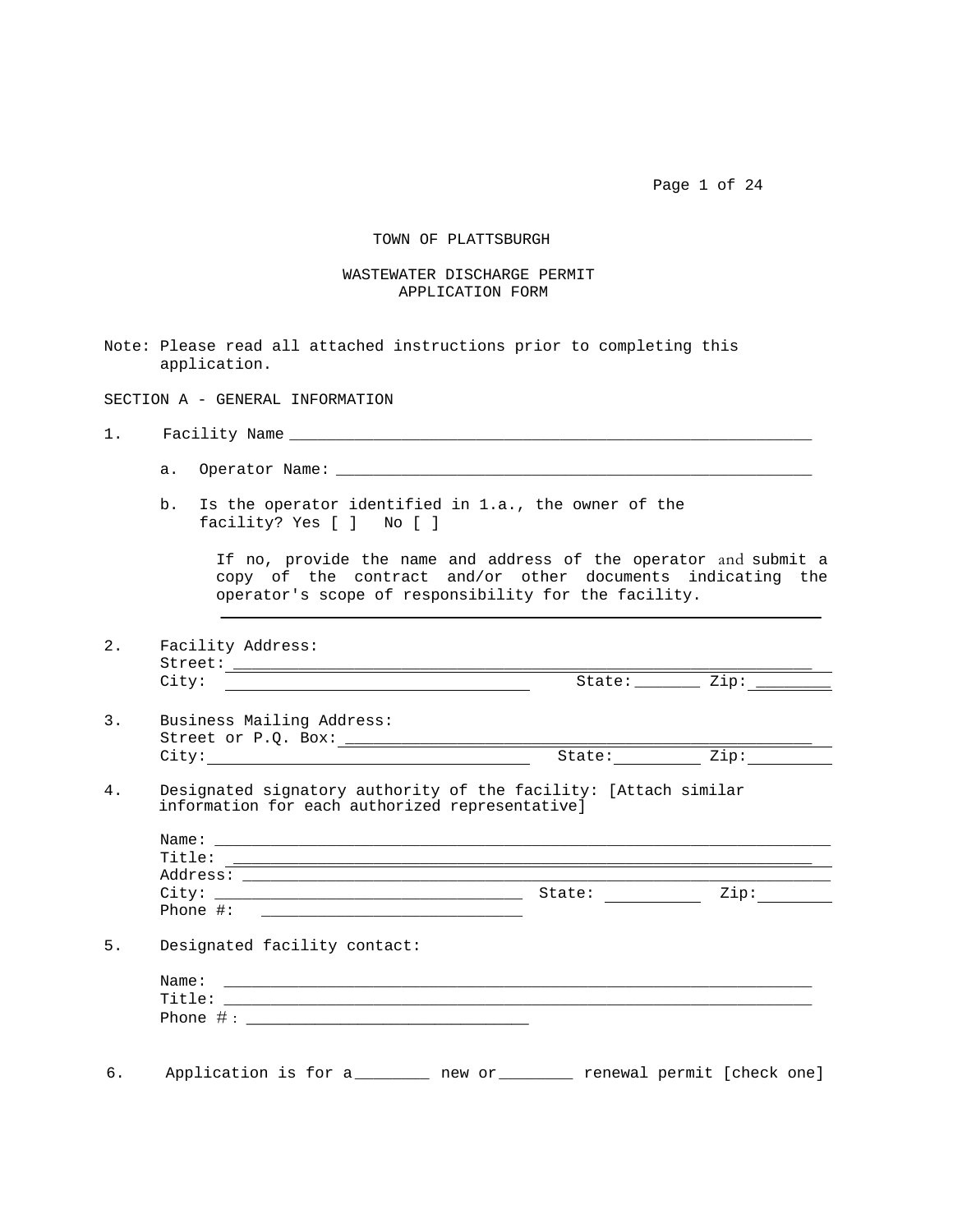SECTION B - BUSINESS ACTIVITY

1. If your facility employs or will be employing processes in any of the industrial categories or business activities listed below (regardless of whether they generate wastewater, waste sludge, or hazardous wastes), place a check beside the category of business activity (check all that apply).

# Industrial Categories\*

| L            | ] Aluminum Forming                                   |
|--------------|------------------------------------------------------|
|              | [ ] Asbestos Manufacturing                           |
|              | [ ] Battery Manufacturing                            |
|              | [ ] Can Making                                       |
|              | [ ] Carbon Black                                     |
|              | [ ] Coal Mining                                      |
|              | [ ] Coil Coating                                     |
|              | [ ] Copper Forming                                   |
|              | [ ] Electric and Electronic Components Manufacturing |
|              | [ ] Electroplating                                   |
|              | [ ] Feedlots                                         |
|              | [ ] Fertilizer Manufacturing                         |
|              | [ ] Foundries (Metal Molding and Casting)            |
|              | [ ] Glass Manufacturing                              |
|              | [ ] Grain Mills                                      |
|              | [ ] Inorganic Chemicals                              |
|              | [ ] Iron and Steel                                   |
|              | [ ] Leather Tanning and Finishing                    |
|              | [ ] Metal Finishing                                  |
| [            | ] Nonferrous Metals Forming                          |
| L            | ] Nonferrous Metals Manufacturing                    |
|              | [ ] Organic Chemicals Manufacturing                  |
|              | [ ] Paint and Ink Formulating                        |
|              | [ ] Paving and Roofing Manufacturing                 |
|              | [ ] Pesticides Manufacturing                         |
|              | [ ] Petroleum Refining                               |
| $\mathbf{r}$ | ] Pharmaceutical                                     |
|              | [ ] Plastic and Synthetic Materials Manufacturing    |
|              | [ ] Plastics Processing Manufacturing                |
|              | [ ) Porcelain Enamel                                 |
|              | [ ] Pulp, Paper, and Fiberboard Manufacturing        |
|              | [ ) Rubber                                           |
|              | [ ] Soap and Detergent Manufacturing                 |
| L            | ) Steam Electric                                     |
| ſ            | ) Sugar Processing                                   |

- [ ] Textile Mills
- [ ] Timber Products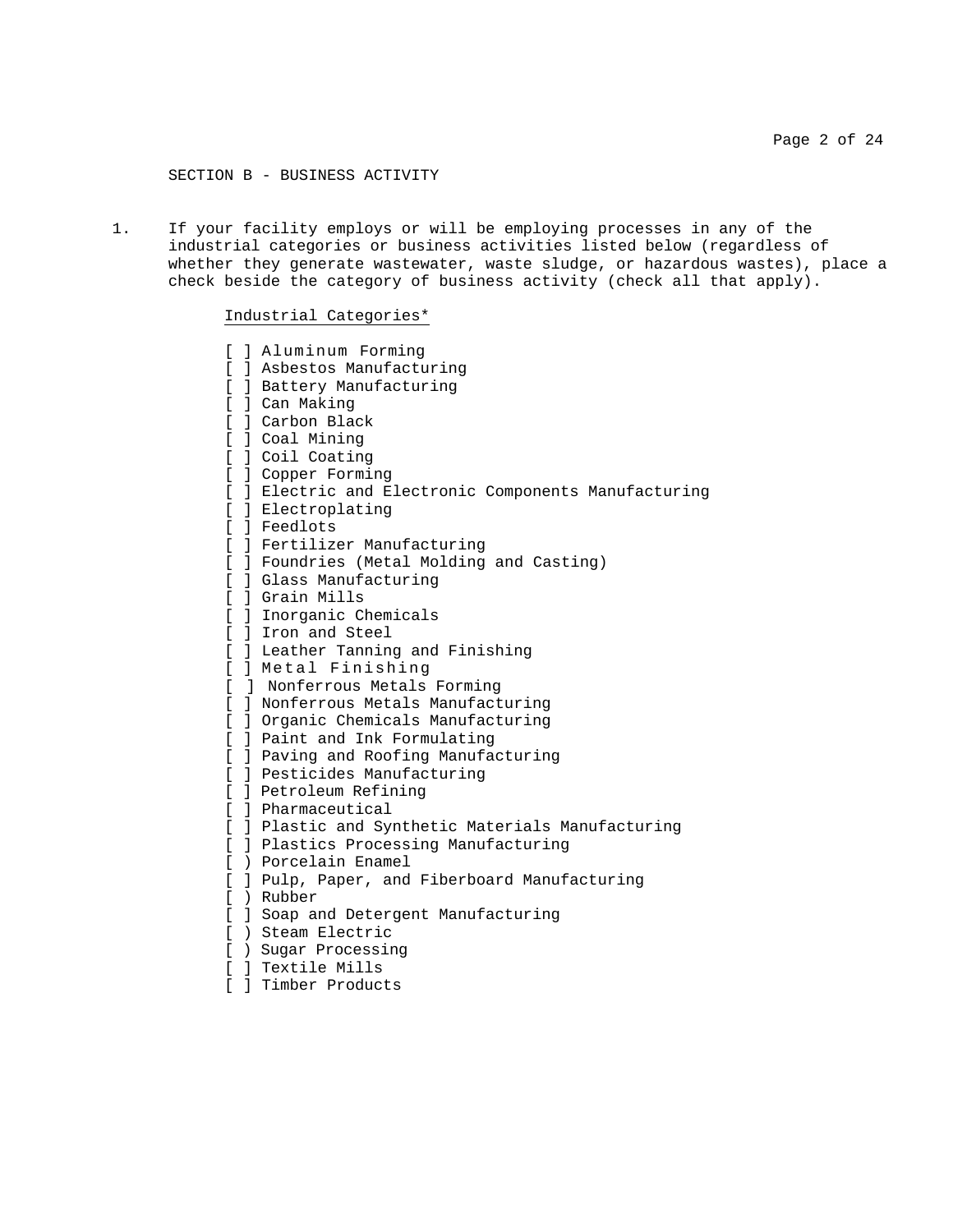A facility with processes inclusive in these business areas may be covered by Environmental Protection Agency's (EPA) categorical pretreatment standards. These facilities are termed "categorical users".

<u> 1989 - Johann Stoff, deutscher Stoffen und der Stoffen und der Stoffen und der Stoffen und der Stoffen und der</u>

2. Give a brief description of all operations at this facility including primary products or services (attach additional sheets if necessary):

- 3. Indicate applicable Standard Industrial Classification (SIC) for all processes (If more than one applies, list in descending order of importance.):
	- a.
	- b. c.
	- d.
	- e.
- 4. PRODUCT VOLUME:

  $\overline{a}$ 

| PRODUCT<br>(Brandname)<br>(levels with others | Amounts Per Day<br>(Daily Units) | PAST CALENDAR YEAR | ESTIMATE THIS CALENDAR YEAR<br>Amounts Per Day<br>(Daily Units) |         |  |
|-----------------------------------------------|----------------------------------|--------------------|-----------------------------------------------------------------|---------|--|
| (and no u.1)                                  | Average                          | Maximum            | Average                                                         | Maximum |  |
|                                               |                                  |                    |                                                                 |         |  |
|                                               |                                  |                    |                                                                 |         |  |
|                                               |                                  |                    |                                                                 |         |  |
|                                               |                                  |                    |                                                                 |         |  |
|                                               |                                  |                    |                                                                 |         |  |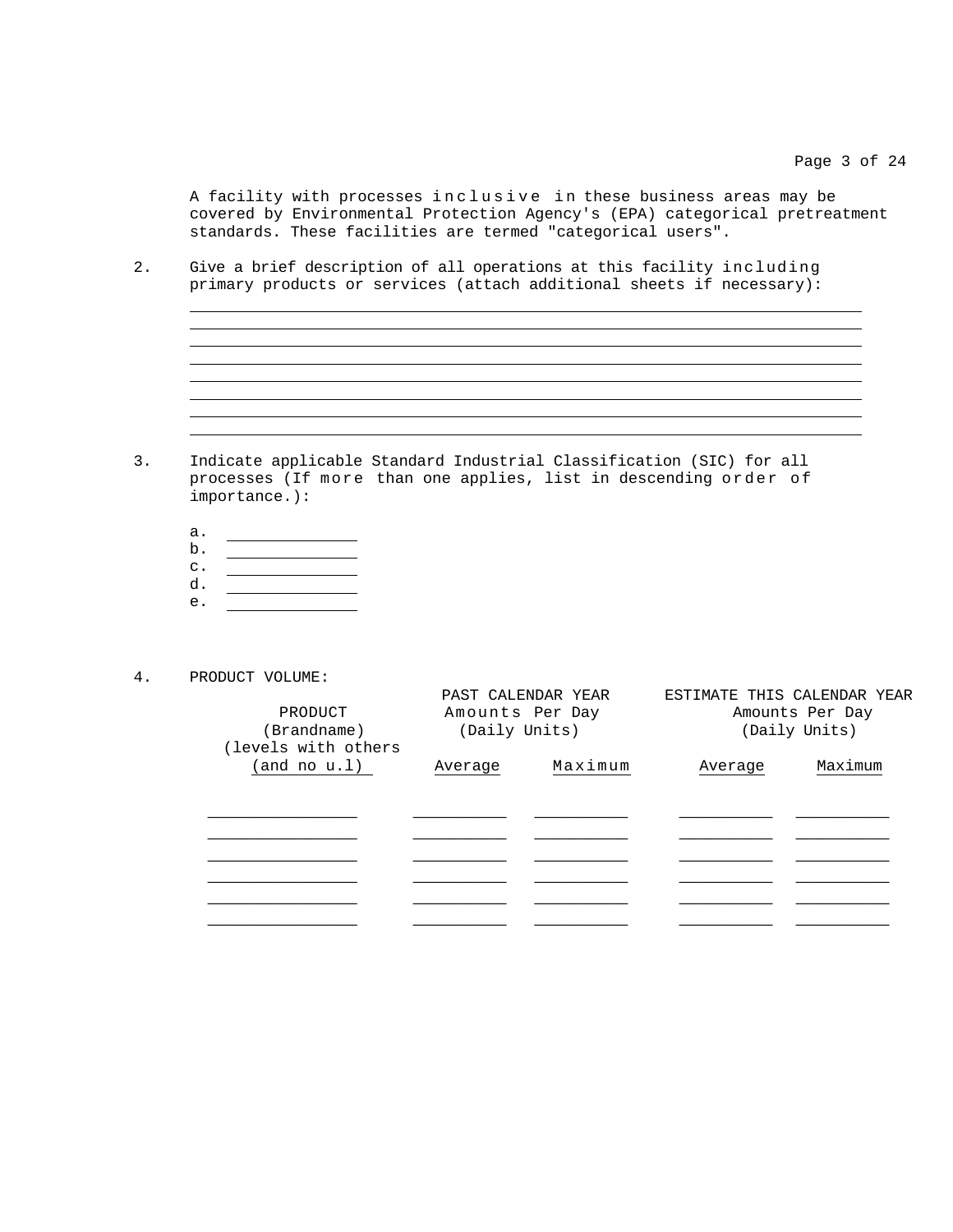Page 4 of 24 *SECTION C -* WATER SUPPLY 1. Water Sources: (Check as many as are applicable) [ ] Private Well [ ] Surface Water [ ] Municipal Water Utility (Specify City): \_\_\_\_\_\_\_\_\_\_\_\_\_\_\_\_\_\_\_\_\_\_\_\_\_\_\_\_\_\_\_\_\_ [ ] Other (Specify) : \_\_\_\_\_\_\_\_\_\_\_\_\_\_\_\_\_\_\_\_\_\_\_\_\_\_\_\_\_\_\_\_\_\_\_\_\_\_\_\_\_\_\_\_\_\_\_\_\_\_\_\_\_\_ 2. Name on the water bill: Name: \_\_\_\_\_\_\_\_\_\_\_\_\_\_\_\_\_\_\_\_\_\_\_\_\_\_\_\_\_\_\_\_\_\_\_\_\_\_\_\_\_\_\_\_\_\_\_\_\_\_\_\_\_\_\_\_\_\_\_\_\_\_\_\_\_\_\_\_\_\_ Street: \_\_\_\_\_\_\_\_\_\_\_\_\_\_\_\_\_\_\_\_\_\_\_\_\_\_\_\_\_\_\_\_\_\_\_\_\_\_\_\_\_\_\_\_\_\_\_\_\_\_\_\_\_\_\_\_\_\_\_\_\_\_\_\_\_\_\_\_\_ City: State: Zip: \_\_\_\_\_\_\_\_\_\_\_ 3. Water service account number: 4. List average water usage on premises: [New facilities may estimate] Indicate Average Water Estimated (E) or Tvpe Usage (GPD) Measured (M) a. Contact cooling water b. Non-contact cooling water \_\_\_\_\_\_\_\_\_\_\_\_ c. Boiler feed d. Process e. Sanitary f. Air pollution control g. Contained in product h. Plant and equipment washdown \_\_\_\_\_\_\_\_\_\_\_\_\_\_ i. Irrigation and lawn watering \_\_\_\_\_\_\_\_\_ j. Other k. TOTAL OF A-J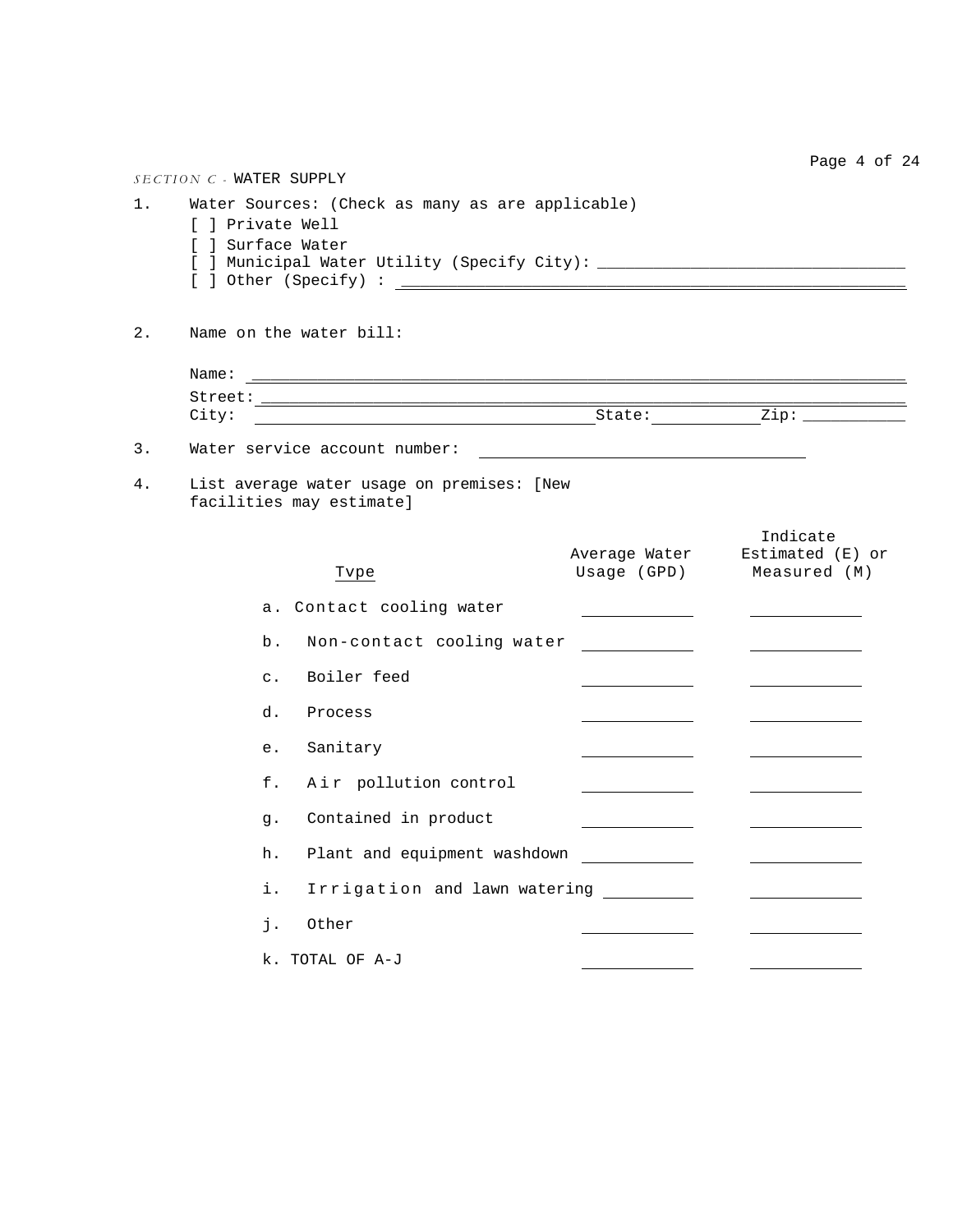Page 5 of 24

# SECTION D - SEWER INFORMATION

1. a. For an existing business;

Is the building presently connected to the public sanitary sewer system?

- [ ] Yes: Sanitary sewer account number
- [ ] No: Have you applied for a sanitary sewer hookup?[ ]Yes[ ]No

#### b. For a new business;

- (i). Will you be occupying an existing vacant building (such as in an industrial park)? [ ] Yes [ ] No
- (ii). Have you applied for a building permit if a new facility will be constructed? [ ] Yes [ ] No
- (iii). Will you be connected to the public sanitary sewer system? [ ] Yes [ ] No
- 2. List size, descriptive location, and flow of each facility sewer which connects to the City's sewer system. (If more than three, attach additional information on another sheet.)

|            | Descriptive Location of Sewer | Average   |
|------------|-------------------------------|-----------|
| Sewer Size | Connection or Discharge Point | Flow (GPD |
|            |                               |           |
|            |                               |           |
|            |                               |           |
|            |                               |           |
|            |                               |           |
|            |                               |           |
|            |                               |           |
|            |                               |           |
|            |                               |           |
|            |                               |           |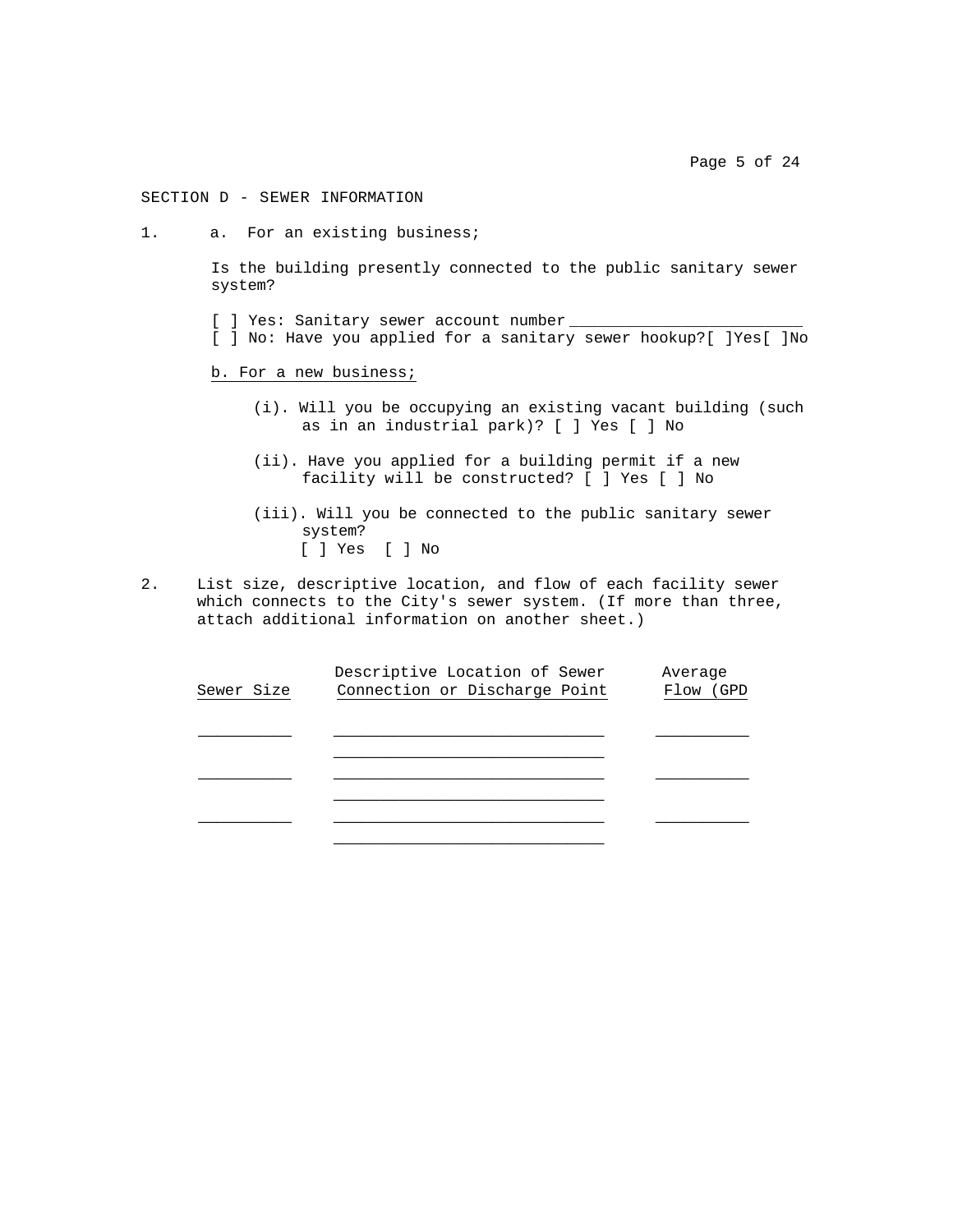# SECTION E - WASTEWATER DISCHARGE INFORMATION

| 1. | Does (or will) this facility discharge any wastewater other than from<br>restrooms to the City sewer? |  |                                                                                     |  |  |  |                                                       |                                                            |  |  |  |
|----|-------------------------------------------------------------------------------------------------------|--|-------------------------------------------------------------------------------------|--|--|--|-------------------------------------------------------|------------------------------------------------------------|--|--|--|
|    | [ ] Yes                                                                                               |  | remainder of the application.                                                       |  |  |  | If the answer to this question is "yes", complete the |                                                            |  |  |  |
|    | [ ] No                                                                                                |  |                                                                                     |  |  |  |                                                       | If the answer to this question is "no", skip to Section I. |  |  |  |
| 2. | Provide the following information on wastewater flow rate.<br>[New facilities may estimate]           |  |                                                                                     |  |  |  |                                                       |                                                            |  |  |  |
|    | а.                                                                                                    |  | Hours/Day Discharged (e.g.; 8 hours/day):                                           |  |  |  |                                                       |                                                            |  |  |  |
|    | М                                                                                                     |  |                                                                                     |  |  |  | T W TH F SAT SUN                                      |                                                            |  |  |  |
|    | b.                                                                                                    |  | Hours of Discharge (e.g., 9 a.m. to 5 p.m.):                                        |  |  |  |                                                       |                                                            |  |  |  |
|    | М                                                                                                     |  |                                                                                     |  |  |  | T W TH F SAT                                          | SUN                                                        |  |  |  |
|    | $\mathsf{c}$ .                                                                                        |  | Peak hourly flow rate (CPD)                                                         |  |  |  |                                                       |                                                            |  |  |  |
|    | Maximum daily flow rate (GPD)<br>d.                                                                   |  |                                                                                     |  |  |  |                                                       |                                                            |  |  |  |
|    |                                                                                                       |  | e. Annual daily average (GPD)                                                       |  |  |  |                                                       |                                                            |  |  |  |
| 3. |                                                                                                       |  | If batch discharge occurs or will occur, indicate:<br>[New facilities may estimate) |  |  |  |                                                       |                                                            |  |  |  |
|    | а.                                                                                                    |  | Number of batch discharges _______________ per day                                  |  |  |  |                                                       |                                                            |  |  |  |
|    | b.                                                                                                    |  | Average discharge per batch ______________                                          |  |  |  | (GPD)                                                 |                                                            |  |  |  |
|    | $\mathsf{c}$ .                                                                                        |  | Time of batch discharges ________________at                                         |  |  |  | (days of week) (hours of day)                         |                                                            |  |  |  |
|    | d.                                                                                                    |  |                                                                                     |  |  |  |                                                       |                                                            |  |  |  |
|    | e.                                                                                                    |  | Percent of total discharge ___________                                              |  |  |  |                                                       |                                                            |  |  |  |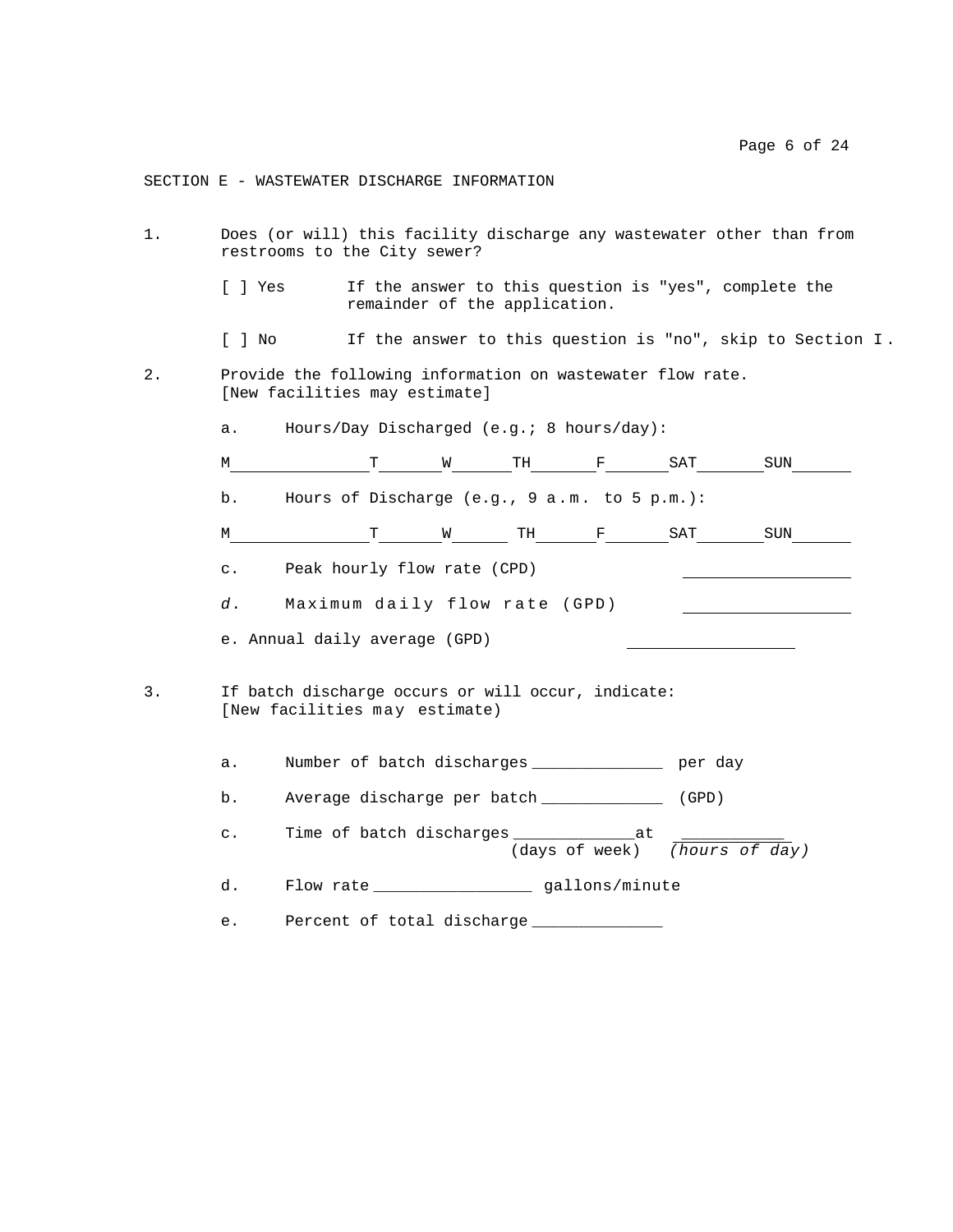Page 7 of 24

4. Schematic Flow Diagram - For each major activity in which wastewater is or will be generated, draw a diagram of the  $f_{low}$  of materials, products, water, and wastewater from the start of the activity to its completion, showing all unit processes. Indicate which processes use water and which generate waste streams. Include the average daily volume and maximum daily volume of each waste stream [new facilities may estimate], If estimates are used for flow data this must be indicated. Number each unit process having wastewater discharges to the community sewer. Use these numbers when showing this unit processes in the building layout in Section H. This drawing must be certified by a State Registered Professional Engineer.

\_\_\_\_\_\_\_\_\_\_\_\_\_\_\_\_\_\_\_\_\_\_\_\_\_\_\_\_\_\_\_\_\_\_\_\_\_\_\_\_\_\_\_\_\_\_\_\_\_\_\_\_\_\_\_\_\_\_\_\_\_\_\_\_\_\_\_\_\_\_\_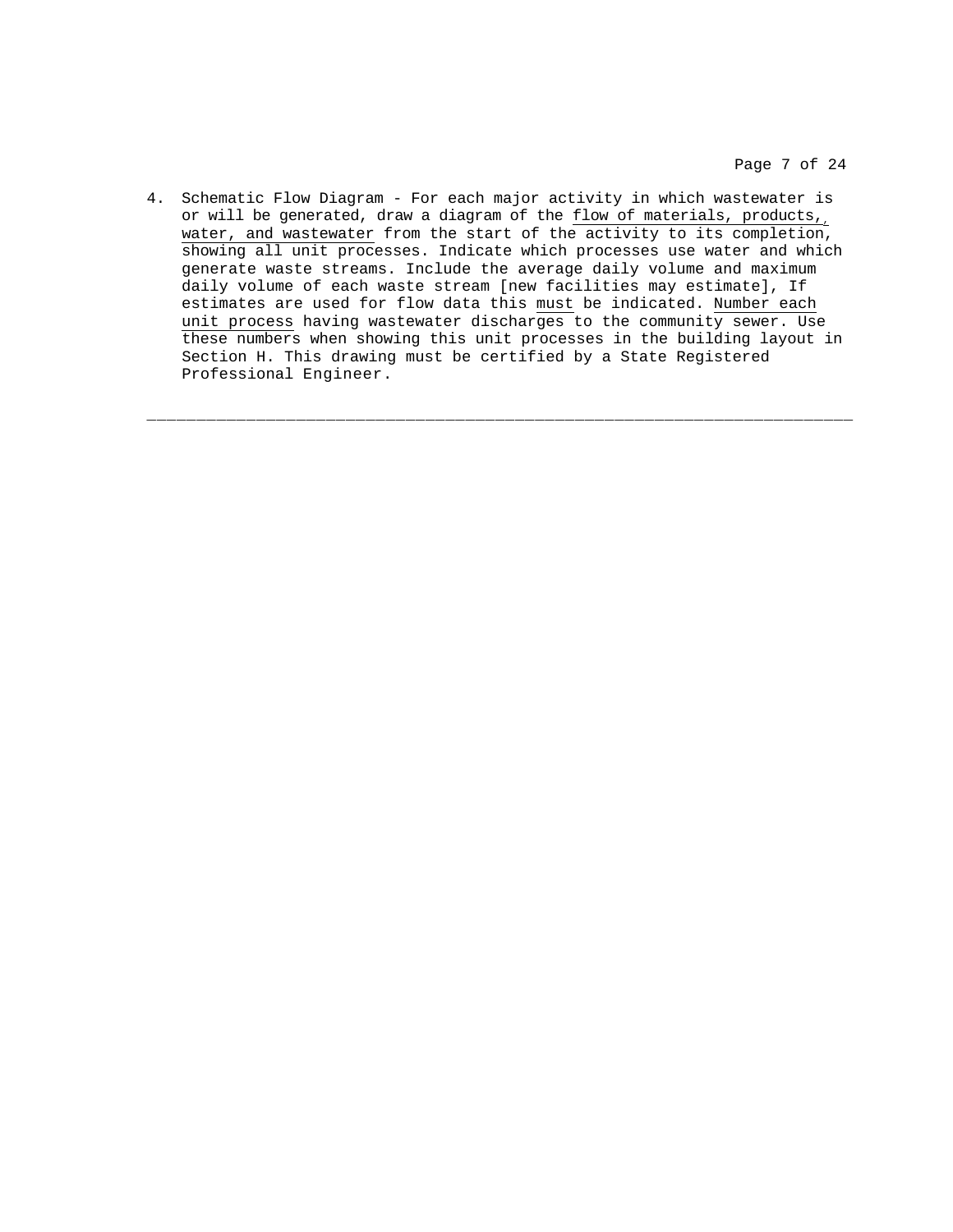Facilities that checked activities in question 1 of Section B are considered Categorical Industrial Users and should skip to question 6.

5. For Non-Categorical Users Only: List average wastewater discharge, maximum discharge, and type of discharge (batch, continuous*,* or both) for each plant process. Include the reference number from the process schematic that corresponds to each process. [New facilities should provide estimates for each discharge).

|     |  |  |  |  |  |  | Average Maximum Type of Discharge                                 |  |  |  |
|-----|--|--|--|--|--|--|-------------------------------------------------------------------|--|--|--|
| No. |  |  |  |  |  |  | Process Description Flow (GPD) Flow (GPD) (batch continuous none) |  |  |  |
|     |  |  |  |  |  |  |                                                                   |  |  |  |
|     |  |  |  |  |  |  |                                                                   |  |  |  |
|     |  |  |  |  |  |  |                                                                   |  |  |  |
|     |  |  |  |  |  |  |                                                                   |  |  |  |
|     |  |  |  |  |  |  |                                                                   |  |  |  |

ANSWER QUESTIONS *6 & 7 ONLY IF "LOU ARE SUBJECT TO* CATEGORICAL PRETREATEENT STANDARDS

6. For Categorical Users: Provide the wastewater discharge flows for each of your processes or proposed processes. Include the reference number from the process schematic that corresponds to each process. [New facilities should provide estimates for each discharge]

| No. | Regulated Process                         | Average | Maximum | Type of Discharge<br>Flow (GPD) Flow (GPD) (batch continuous none) |
|-----|-------------------------------------------|---------|---------|--------------------------------------------------------------------|
| No. | Unregulated Process Flow (GPD) Flow (GPD) | Average | Maximum | Type of Discharge<br>(batch continuous none)                       |
|     |                                           |         |         |                                                                    |

| No. | Process Description Flow (GPD) Flow (GPD) (batch continuous none) |  | Average |  |  |  | Maximum Type pf Discharge |  |
|-----|-------------------------------------------------------------------|--|---------|--|--|--|---------------------------|--|
|     |                                                                   |  |         |  |  |  |                           |  |
|     |                                                                   |  |         |  |  |  |                           |  |
|     |                                                                   |  |         |  |  |  |                           |  |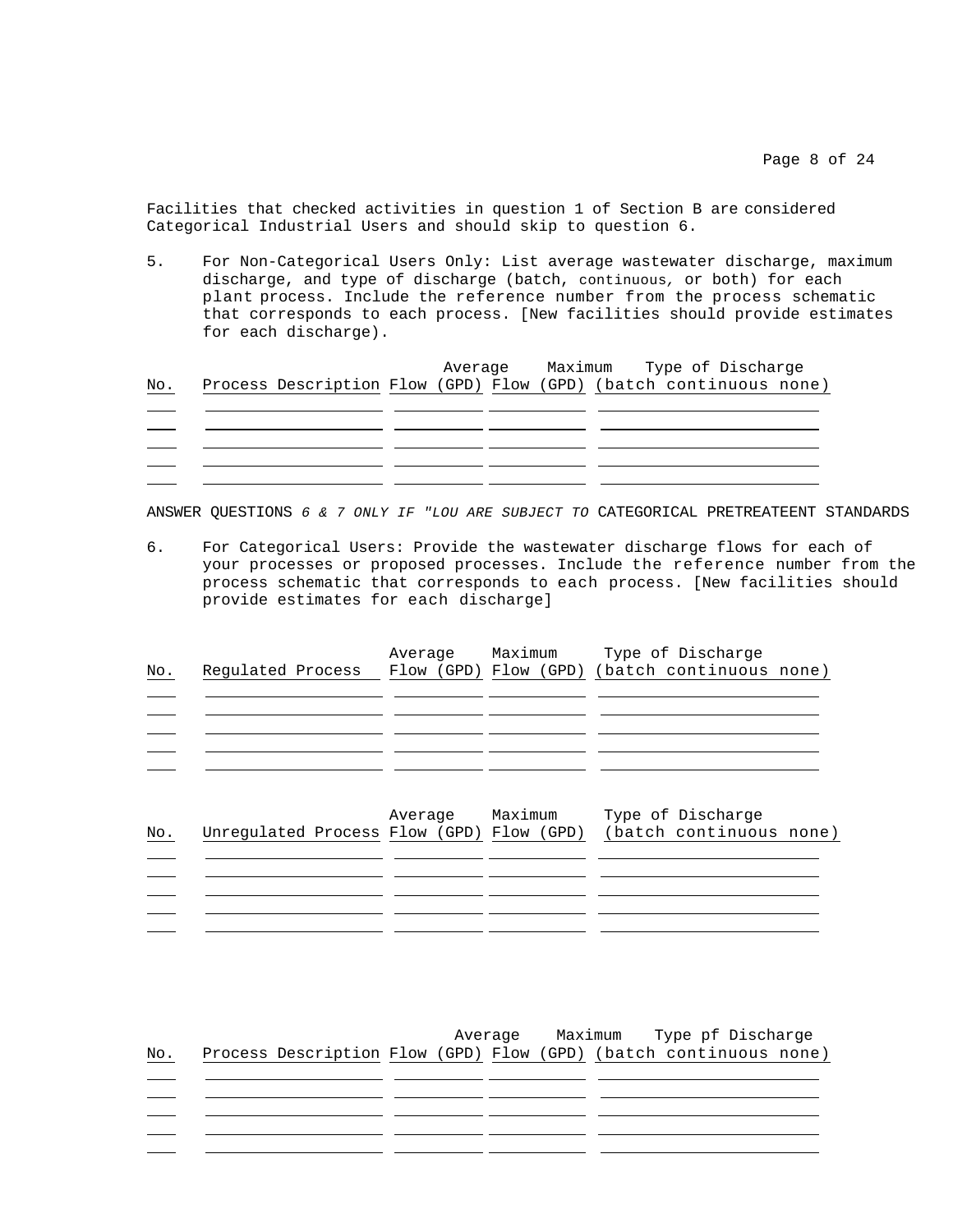Provide the following (TTD) information, a. Does (or will) this facility use any of the toxic organics that are listed under the TTO standard of the applicable categorical pretreatment standards published by EPA? [ ] Yes [ ] No b. Has a baseline monitoring report (BMR.) been submitted which contains TTO information? [ ] Yes [ ] No c. Has a toxic organics management plan (TOMP) been developed? [ ]Yes, (Please attach a copy) [ ]No 8. Do you have, or plan to have, automatic sampling equipment or continuous wastewater flow metering equipment at this facility? Current: Flow Metering [ ] Yes [ ] No [ ] N/A Sampling Equipment [ ) Yes [ ] No [ ] N/ A Planned: Flow Metering [ ] Yes [ ] No [ ] N/A Sampling Equipment [ ] Yes [ ] No [ ] N/A If so, please indicate the present or future location of this equipment on the sewer schematic and describe the equipment below: \_\_\_\_\_\_\_\_\_\_\_\_\_\_\_\_\_\_\_\_\_\_\_\_\_\_\_\_\_\_\_\_\_\_\_\_\_\_\_\_\_\_\_\_\_\_\_\_\_\_\_\_\_\_\_\_\_\_\_\_\_\_\_\_\_\_\_\_\_\_\_\_\_\_ \_\_\_\_\_\_\_\_\_\_\_\_\_\_\_\_\_\_\_\_\_\_\_\_\_\_\_\_\_\_\_\_\_\_\_\_\_\_\_\_\_\_\_\_\_\_\_\_\_\_\_\_\_\_\_\_\_\_\_\_\_\_\_\_\_\_\_\_\_\_\_\_\_\_ \_\_\_\_\_\_\_\_\_\_\_\_\_\_\_\_\_\_\_\_\_\_\_\_\_\_\_\_\_\_\_\_\_\_\_\_\_\_\_\_\_\_\_\_\_\_\_\_\_\_\_\_\_\_\_\_\_\_\_\_\_\_\_\_\_\_\_\_\_\_\_\_\_\_ \_\_\_\_\_\_\_\_\_\_\_\_\_\_\_\_\_\_\_\_\_\_\_\_\_\_\_\_\_\_\_\_\_\_\_\_\_\_\_\_\_\_\_\_\_\_\_\_\_\_\_\_\_\_\_\_\_\_\_\_\_\_\_\_\_\_\_\_\_\_\_\_\_\_ \_\_\_\_\_\_\_\_\_\_\_\_\_\_\_\_\_\_\_\_\_\_\_\_\_\_\_\_\_\_\_\_\_\_\_\_\_\_\_\_\_\_\_\_\_\_\_\_\_\_\_\_\_\_\_\_\_\_\_\_\_\_\_\_\_\_\_\_\_\_\_\_\_\_ \_\_\_\_\_\_\_\_\_\_\_\_\_\_\_\_\_\_\_\_\_\_\_\_\_\_\_\_\_\_\_\_\_\_\_\_\_\_\_\_\_\_\_\_\_\_\_\_\_\_\_\_\_\_\_\_\_\_\_\_\_\_\_\_\_\_\_\_\_\_\_\_\_\_ 9. Are any process changes or expansions planned during the next three years that could alter wastewater volumes or characteristics?

7. For Categorical Users Subject To Total Toxic Organic (TTO) Requirements:

Consider production processes as well as air or water pollution treatment processes that may affect the discharge.

 [ ] Yes [ ] No, (skip question 10)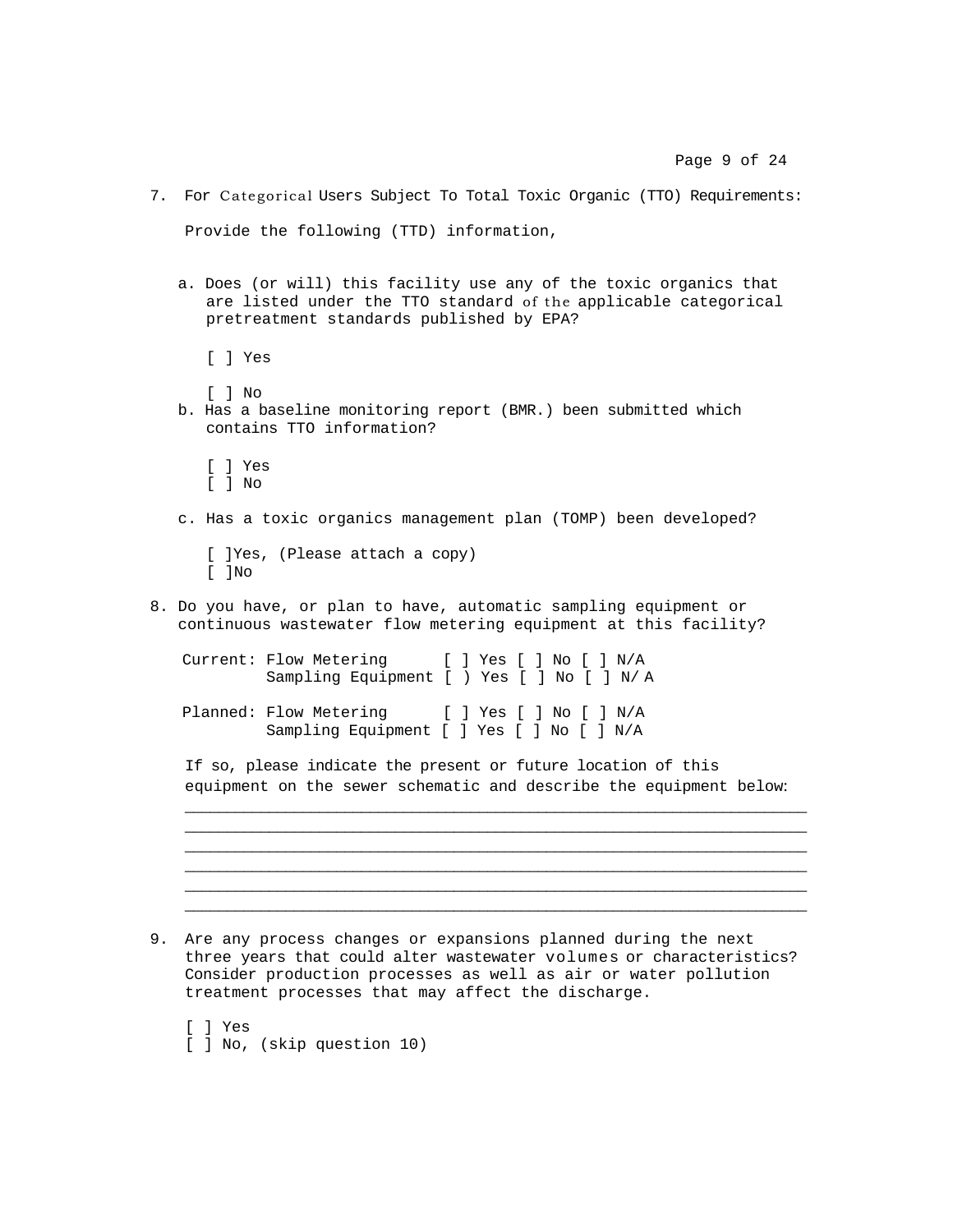|  |  |  |  |  | 10. Briefly describe these changes and their effects on the wastewater |  |
|--|--|--|--|--|------------------------------------------------------------------------|--|
|  |  |  |  |  | volume and characteristics: (Attach additional sheets if needed.)      |  |

\_\_\_\_\_\_\_\_\_\_\_\_\_\_\_\_\_\_\_\_\_\_\_\_\_\_\_\_\_\_\_\_\_\_\_\_\_\_\_\_\_\_\_\_\_\_\_\_\_\_\_\_\_\_\_\_\_\_\_\_\_\_\_\_\_\_\_\_\_\_\_\_

\_\_\_\_\_\_\_\_\_\_\_\_\_\_\_\_\_\_\_\_\_\_\_\_\_\_\_\_\_\_\_\_\_\_\_\_\_\_\_\_\_\_\_\_\_\_\_\_\_\_\_\_\_\_\_\_\_\_\_\_\_\_\_\_\_\_\_\_\_\_\_\_  $\_$  , and the set of the set of the set of the set of the set of the set of the set of the set of the set of the set of the set of the set of the set of the set of the set of the set of the set of the set of the set of th  $\_$  , and the set of the set of the set of the set of the set of the set of the set of the set of the set of the set of the set of the set of the set of the set of the set of the set of the set of the set of the set of th

11. Are any materials or water reclamation systems in use or planned?

\_\_\_\_\_\_\_\_\_\_\_\_\_\_\_\_\_\_\_\_\_\_\_\_\_\_\_\_\_\_\_\_\_\_\_\_\_\_\_\_\_\_\_\_\_\_\_\_\_\_\_\_\_\_\_\_\_\_\_\_\_\_\_\_\_\_\_\_\_\_\_\_

\_\_\_\_\_\_\_\_\_\_\_\_\_\_\_\_\_\_\_\_\_\_\_\_\_\_\_\_\_\_\_\_\_\_\_\_\_\_\_\_\_\_\_\_\_\_\_\_\_\_\_\_\_\_\_\_\_\_\_\_\_\_\_\_\_\_\_\_\_\_\_\_

- [ ] Yes [ ] No, (skip question 12)
- 12. Briefly describe recovery process, substance recovered, percent recovered, and the concentration in the spent solution. Submit a flow diagram for each process: (Attach additional sheets if needed.)

\_\_\_\_\_\_\_\_\_\_\_\_\_\_\_\_\_\_\_\_\_\_\_\_\_\_\_\_\_\_\_\_\_\_\_\_\_\_\_\_\_\_\_\_\_\_\_\_\_\_\_\_\_\_\_\_\_\_\_\_\_\_\_\_\_\_\_\_\_\_\_\_ \_\_\_\_\_\_\_\_\_\_\_\_\_\_\_\_\_\_\_\_\_\_\_\_\_\_\_\_\_\_\_\_\_\_\_\_\_\_\_\_\_\_\_\_\_\_\_\_\_\_\_\_\_\_\_\_\_\_\_\_\_\_\_\_\_\_\_\_\_\_\_\_  $\_$  , and the set of the set of the set of the set of the set of the set of the set of the set of the set of the set of the set of the set of the set of the set of the set of the set of the set of the set of the set of th

 $\_$  , and the set of the set of the set of the set of the set of the set of the set of the set of the set of the set of the set of the set of the set of the set of the set of the set of the set of the set of the set of th \_\_\_\_\_\_\_\_\_\_\_\_\_\_\_\_\_\_\_\_\_\_\_\_\_\_\_\_\_\_\_\_\_\_\_\_\_\_\_\_\_\_\_\_\_\_\_\_\_\_\_\_\_\_\_\_\_\_\_\_\_\_\_\_\_\_\_\_\_\_\_\_  $\_$  ,  $\_$  ,  $\_$  ,  $\_$  ,  $\_$  ,  $\_$  ,  $\_$  ,  $\_$  ,  $\_$  ,  $\_$  ,  $\_$  ,  $\_$  ,  $\_$  ,  $\_$  ,  $\_$  ,  $\_$  ,  $\_$  ,  $\_$  ,  $\_$  ,  $\_$  ,  $\_$  ,  $\_$  ,  $\_$  ,  $\_$  ,  $\_$  ,  $\_$  ,  $\_$  ,  $\_$  ,  $\_$  ,  $\_$  ,  $\_$  ,  $\_$  ,  $\_$  ,  $\_$  ,  $\_$  ,  $\_$  ,  $\_$  ,

#### SECTION F - CHARACTERISTICS OF DISCHARGE

All current industrial users are required to submit monitoring data on all pollutants that are regulated specific to each process. Use the tables provided in this section to report the analytical results. DO NOT LEAVE BLANKS. For all other (nonregulated) pollutants, indicate whether the pollutant is known to be present (P), suspected to be present (S), or known not to be present (0), by placing the appropriate letter in the column for average reported values. Indicate on either the top of each table, axon a separate sheet, if necessary, the sample location and type of analysis used. Be sure methods conform to 40 CFR Part 136; if they do not, indicate what method was used.

New dischargers should use the table to indicate what pollutants will be present or are suspected to, be present in proposed waste streams by placing a P (expected to be present), S {maybe present), or 0 (will not be present) under the average reported values.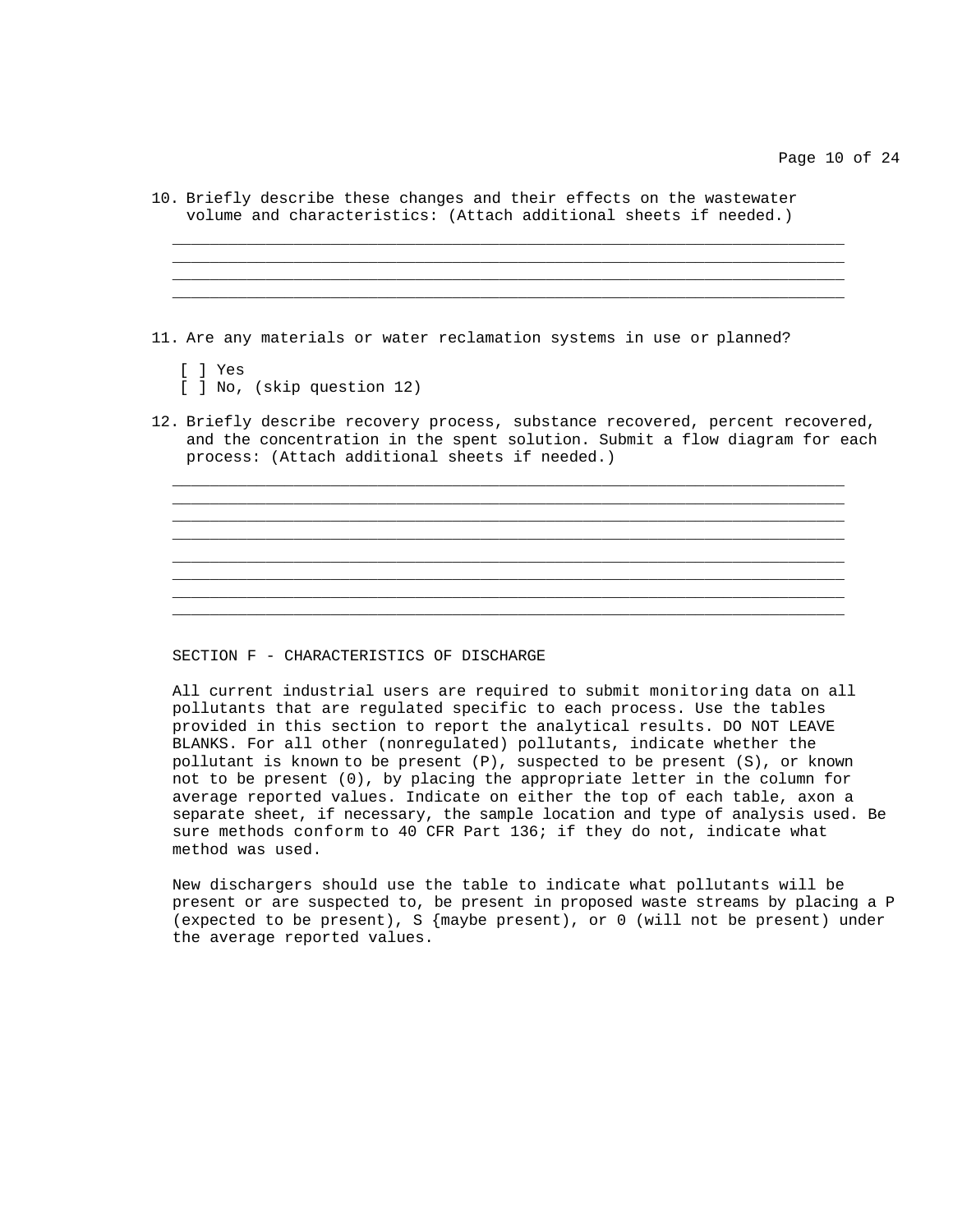|                               | Detection<br>Level |       | Maximum<br>Daily | Average | of               | Number<br>of |                        |  |
|-------------------------------|--------------------|-------|------------------|---------|------------------|--------------|------------------------|--|
| Pollutant                     | Used               | Conc. | Value<br>Mass    | Conc.   | Analyses<br>Mass | Analyses     | Units<br>Mass<br>Conc. |  |
| Acenaphthene                  |                    |       |                  |         |                  |              |                        |  |
| Acrolein                      |                    |       |                  |         |                  |              |                        |  |
| Acrylonitrile                 |                    |       |                  |         |                  |              |                        |  |
| Benzene                       |                    |       |                  |         |                  |              |                        |  |
| Benzidine                     |                    |       |                  |         |                  |              |                        |  |
| Carbon tetrachloride          |                    |       |                  |         |                  |              |                        |  |
| Chlorobenzene                 |                    |       |                  |         |                  |              |                        |  |
| 1, 2, 4 - Trichlorobenzene    |                    |       |                  |         |                  |              |                        |  |
| Hexachlorobenzene             |                    |       |                  |         |                  |              |                        |  |
| 1, 2 -Dichloroethane          |                    |       |                  |         |                  |              |                        |  |
| 1, 1, 1-Trichloroethane       |                    |       |                  |         |                  |              |                        |  |
| Hexachloroethane              |                    |       |                  |         |                  |              |                        |  |
| 1, 1, 2, 2- Tetrachloroethane |                    |       |                  |         |                  |              |                        |  |
| Chlrtoethane                  |                    |       |                  |         |                  |              |                        |  |
| Bls (2-chloroethyl) ether     |                    |       |                  |         |                  |              |                        |  |
| 17 Bls (chloro methyl) ether  |                    |       |                  |         |                  |              |                        |  |
| 2-Chloroethyl vinyl ether     |                    |       |                  |         |                  |              |                        |  |
| 2-Chloronaphthalene           |                    |       |                  |         |                  |              |                        |  |
| 2, 4, 6-Trichlorophenol       |                    |       |                  |         |                  |              |                        |  |
| Parachlorometa cresol         |                    |       |                  |         |                  |              |                        |  |
| Chloroform                    |                    |       |                  |         |                  |              |                        |  |
| 2-Chlorophenol                |                    |       |                  |         |                  |              |                        |  |
| 1, 2-Dichlorobenzene          |                    |       |                  |         |                  |              |                        |  |
| 1, 3-Dichlorobenzene          |                    |       |                  |         |                  |              |                        |  |
| 1, 4-Dichlorobenzene          |                    |       |                  |         |                  |              |                        |  |
| 3,3-Dichlorobenzidine         |                    |       |                  |         |                  |              |                        |  |
| 1, 1- Dichloroethylene        |                    |       |                  |         |                  |              |                        |  |
| 1, 2-Trans-dichloroethylene   |                    |       |                  |         |                  |              |                        |  |
| 2, 4-Dichloropheno            |                    |       |                  |         |                  |              |                        |  |
| 1, 2-Dichloropropane          |                    |       |                  |         |                  |              |                        |  |
| 1, 2-Dichloropropylene        |                    |       |                  |         |                  |              |                        |  |
| 1, 3-Dichloropropylene        |                    |       |                  |         |                  |              |                        |  |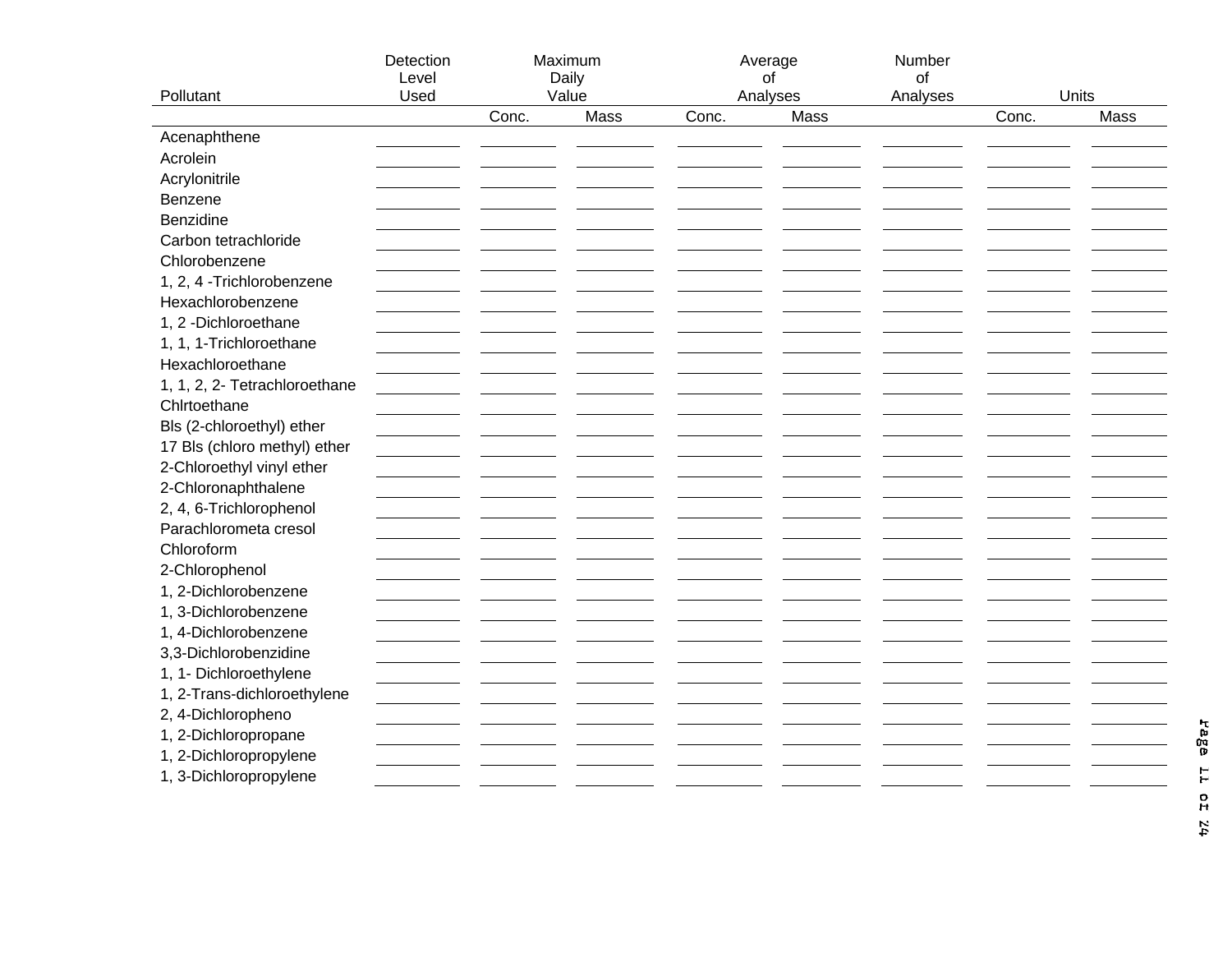|                              | Detection<br>Level | Maximum<br>Daily<br>Value |      | Average<br>of     |      | Number<br>οf<br>Analyses | Units |      |
|------------------------------|--------------------|---------------------------|------|-------------------|------|--------------------------|-------|------|
| Pollutant                    | Used               | Conc.                     | Mass | Analyses<br>Conc. | Mass |                          | Conc. | Mass |
| 2, 4-Dimethylphenol          |                    |                           |      |                   |      |                          |       |      |
| 2, 4-Dinitrotoluene          |                    |                           |      |                   |      |                          |       |      |
| 2, 6-Dinitrotoluene          |                    |                           |      |                   |      |                          |       |      |
| 1, 2-Diphenylhydrazine       |                    |                           |      |                   |      |                          |       |      |
| Ethylbenzene                 |                    |                           |      |                   |      |                          |       |      |
| Fluoranthene                 |                    |                           |      |                   |      |                          |       |      |
|                              |                    |                           |      |                   |      |                          |       |      |
| 4-Chlorophnyl phenyl ether   |                    |                           |      |                   |      |                          |       |      |
| 4-Btomophenyl phenyl ether   |                    |                           |      |                   |      |                          |       |      |
| Bls (2-chlorisopropyl) ether |                    |                           |      |                   |      |                          |       |      |
| Bls (2-chloroethoxy) methane |                    |                           |      |                   |      |                          |       |      |
| Methylene chloride           |                    |                           |      |                   |      |                          |       |      |
| Methyl bromide               |                    |                           |      |                   |      |                          |       |      |
| Bromoform                    |                    |                           |      |                   |      |                          |       |      |
| Dichlorobromemthane          |                    |                           |      |                   |      |                          |       |      |
| Chlorodibromonethane         |                    |                           |      |                   |      |                          |       |      |
| Hexachlorobutadiene          |                    |                           |      |                   |      |                          |       |      |
| Hexachlorocyclopentadiene    |                    |                           |      |                   |      |                          |       |      |
| Isophorone                   |                    |                           |      |                   |      |                          |       |      |
| Naphthalene                  |                    |                           |      |                   |      |                          |       |      |
| Nitrobenzene                 |                    |                           |      |                   |      |                          |       |      |
| Nitrophenol                  |                    |                           |      |                   |      |                          |       |      |
| 2-Nitrophenol                |                    |                           |      |                   |      |                          |       |      |
| 4-Nitrophenol                |                    |                           |      |                   |      |                          |       |      |
| 2, 4-Dinitrophenol           |                    |                           |      |                   |      |                          |       |      |
| 4, 6-Dinitro-o-cresol        |                    |                           |      |                   |      |                          |       |      |
| N-nitrosodimethylamine       |                    |                           |      |                   |      |                          |       |      |
| N-nitrosodiphenylamine       |                    |                           |      |                   |      |                          |       |      |
| N-nitrosodi-n-propylamine    |                    |                           |      |                   |      |                          |       |      |
| Pentachlorophenol            |                    |                           |      |                   |      |                          |       |      |
| Phenol                       |                    |                           |      |                   |      |                          |       |      |
| Bls (2-ethylhexyl) phthalate |                    |                           |      |                   |      |                          |       |      |
| Butyl benzyl phthalate       |                    |                           |      |                   |      |                          |       |      |
| Di-n-butyl phthalate         |                    |                           |      |                   |      |                          |       |      |
|                              |                    |                           |      |                   |      |                          |       |      |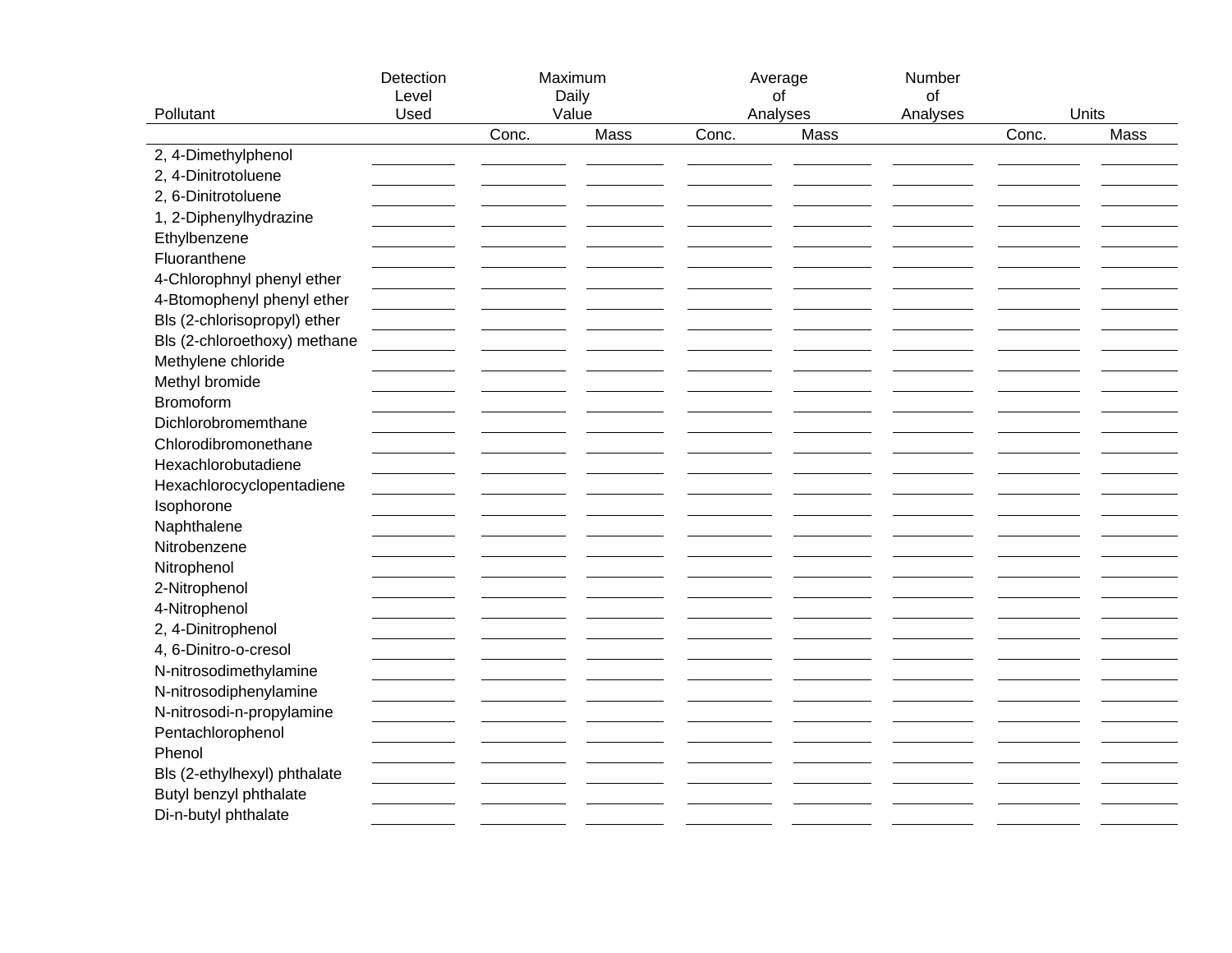|                            | Detection |       | Maximum       | Average |                  | Number   |                |      |
|----------------------------|-----------|-------|---------------|---------|------------------|----------|----------------|------|
|                            | Level     |       | Daily         |         | of               | of       |                |      |
| Pollutant                  | Used      | Conc. | Value<br>Mass | Conc.   | Analyses<br>Mass | Analyses | Units<br>Conc. | Mass |
| Di-n-octyl phthalate       |           |       |               |         |                  |          |                |      |
| Diethyl phthalate          |           |       |               |         |                  |          |                |      |
| Dimethyl phthalate         |           |       |               |         |                  |          |                |      |
|                            |           |       |               |         |                  |          |                |      |
| Benzo (a) anthracene       |           |       |               |         |                  |          |                |      |
| Benzo (a) pyrene           |           |       |               |         |                  |          |                |      |
| 3, 4-benzofluoranthene     |           |       |               |         |                  |          |                |      |
| Benzo (k) fluoranthane     |           |       |               |         |                  |          |                |      |
| Chrysene                   |           |       |               |         |                  |          |                |      |
| Acenaphthylene             |           |       |               |         |                  |          |                |      |
| Anthracene                 |           |       |               |         |                  |          |                |      |
| Benzo (ghi) perylene       |           |       |               |         |                  |          |                |      |
| Fluorene                   |           |       |               |         |                  |          |                |      |
| Phenanthrene               |           |       |               |         |                  |          |                |      |
| Dibenzo (a,h) anthracene   |           |       |               |         |                  |          |                |      |
| Indeno (1, 2, 3-cd) pyrene |           |       |               |         |                  |          |                |      |
| Pyrene                     |           |       |               |         |                  |          |                |      |
| Tetrachloroethylene        |           |       |               |         |                  |          |                |      |
| Toluene                    |           |       |               |         |                  |          |                |      |
| Trichloroethylene          |           |       |               |         |                  |          |                |      |
| Vinyl chloride             |           |       |               |         |                  |          |                |      |
| Aldrin                     |           |       |               |         |                  |          |                |      |
| Dieldrin                   |           |       |               |         |                  |          |                |      |
| Chlordane                  |           |       |               |         |                  |          |                |      |
| $4,4$ -DDT                 |           |       |               |         |                  |          |                |      |
| 4,4-DDE                    |           |       |               |         |                  |          |                |      |
| Alpha-endosulfan           |           |       |               |         |                  |          |                |      |
| Beta-endosulfan            |           |       |               |         |                  |          |                |      |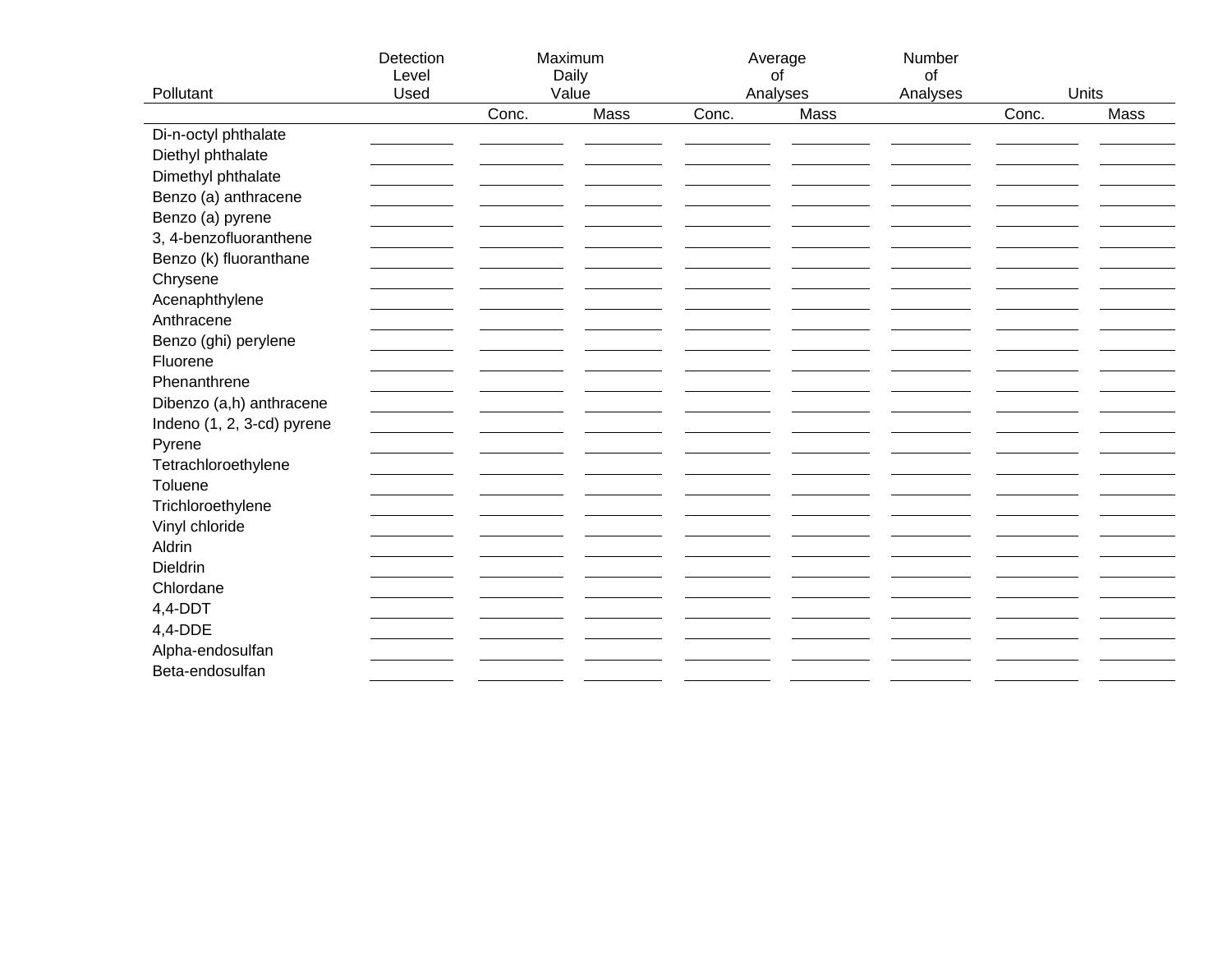|                               | Detection<br>Number |       | Maximum | Average |  |
|-------------------------------|---------------------|-------|---------|---------|--|
| Pollutant                     | Level               | Daily | οt      | ΟĪ      |  |
| Endosulfan sulfate<br>Endrin  |                     |       |         |         |  |
| Endrin aldehyde<br>Heptachlor |                     |       |         |         |  |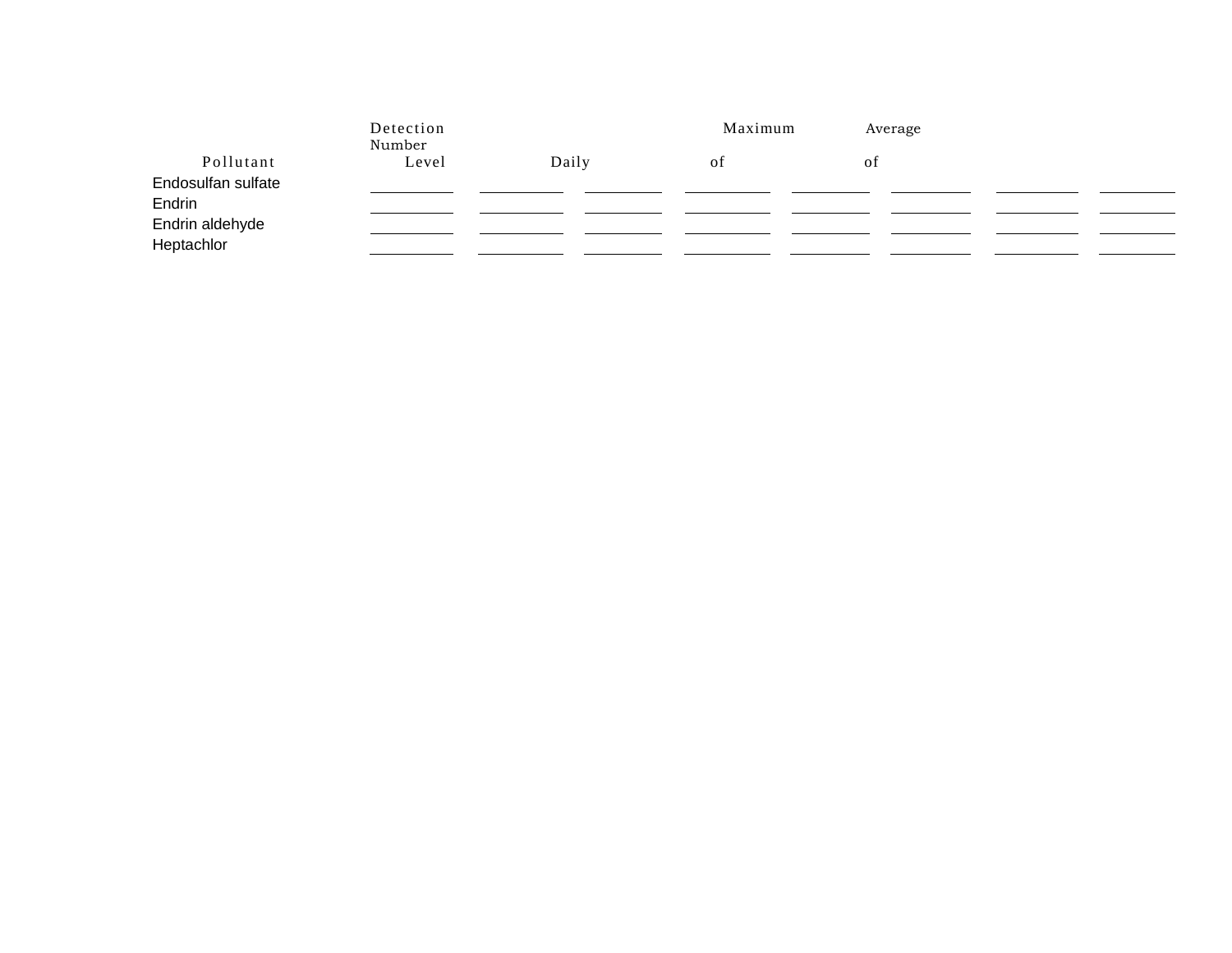|                    | Detection<br>Level |       | Maximum<br>Daily | Average<br>of |      | Number<br>of |       |      |
|--------------------|--------------------|-------|------------------|---------------|------|--------------|-------|------|
| Pollutant          | Used               |       | Value            | Analyses      |      | Analyses     | Units |      |
|                    |                    | Conc. | Mass             | Conc.         | Mass |              | Conc. | Mass |
| Heptachlor epoxide |                    |       |                  |               |      |              |       |      |
| Alpha-BHC          |                    |       |                  |               |      |              |       |      |
| Beta-BHC           |                    |       |                  |               |      |              |       |      |
| Gamma-BHC          |                    |       |                  |               |      |              |       |      |
| Delta-BHC          |                    |       |                  |               |      |              |       |      |
| PCB-1242           |                    |       |                  |               |      |              |       |      |
| PCB-1254           |                    |       |                  |               |      |              |       |      |
| PCB-1221           |                    |       |                  |               |      |              |       |      |
| PCB-1232           |                    |       |                  |               |      |              |       |      |
| PCB-1248           |                    |       |                  |               |      |              |       |      |
| PCB-1260           |                    |       |                  |               |      |              |       |      |
| PCB-1016           |                    |       |                  |               |      |              |       |      |
| Toxaphene          |                    |       |                  |               |      |              |       |      |
| (TCDD)             |                    |       |                  |               |      |              |       |      |
| Asbestos           |                    |       |                  |               |      |              |       |      |
| Aciditiy           |                    |       |                  |               |      |              |       |      |
| Alkalinity         |                    |       |                  |               |      |              |       |      |
| Bacteria           |                    |       |                  |               |      |              |       |      |
| BOD <sub>5</sub>   |                    |       |                  |               |      |              |       |      |
| COD                |                    |       |                  |               |      |              |       |      |
| Chloride           |                    |       |                  |               |      |              |       |      |
| Chlorine           |                    |       |                  |               |      |              |       |      |
| Flouride           |                    |       |                  |               |      |              |       |      |
| Hardness           |                    |       |                  |               |      |              |       |      |
| Magnesium          |                    |       |                  |               |      |              |       |      |
| $NH3-N$            |                    |       |                  |               |      |              |       |      |
| Oil and Grease     |                    |       |                  |               |      |              |       |      |
| <b>TSS</b>         |                    |       |                  |               |      |              |       |      |
| <b>TOC</b>         |                    |       |                  |               |      |              |       |      |
| Kjeldahl N         |                    |       |                  |               |      |              |       |      |
| Nitrate N          |                    |       |                  |               |      |              |       |      |
|                    |                    |       |                  |               |      |              |       |      |
| Nitrite N          |                    |       |                  |               |      |              |       |      |
| Organic N          |                    |       |                  |               |      |              |       |      |
| Orthophosphate P   |                    |       |                  |               |      |              |       |      |
| Phosphorous        |                    |       |                  |               |      |              |       |      |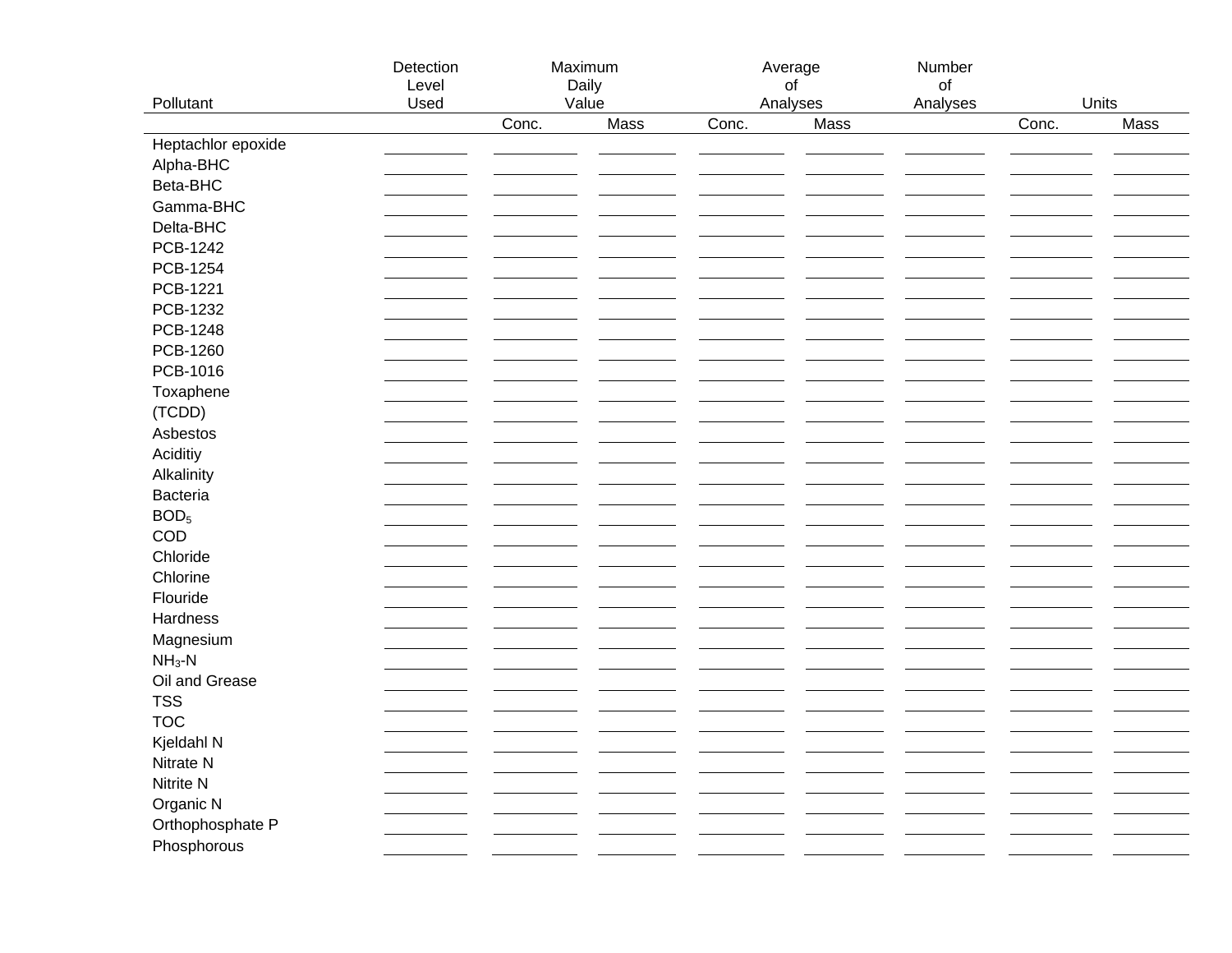|                              | Detection<br>Level | Maximum<br>Daily |      | Average<br>of |      | Number<br>of |       |      |
|------------------------------|--------------------|------------------|------|---------------|------|--------------|-------|------|
| Pollutant                    | Used               | Value            |      | Analyses      |      | Analyses     | Units |      |
|                              |                    | Conc.            | Mass | Conc.         | Mass |              | Conc. | Mass |
| Sodium                       |                    |                  |      |               |      |              |       |      |
| <b>Specific Conductivity</b> |                    |                  |      |               |      |              |       |      |
| Sulfate (SO <sub>4</sub> )   |                    |                  |      |               |      |              |       |      |
| Sulfaide (S)                 |                    |                  |      |               |      |              |       |      |
| Sulfite (SO <sub>3</sub> )   |                    |                  |      |               |      |              |       |      |
| Antimony                     |                    |                  |      |               |      |              |       |      |
| Arsenic                      |                    |                  |      |               |      |              |       |      |
| Barium                       |                    |                  |      |               |      |              |       |      |
| Beryllium                    |                    |                  |      |               |      |              |       |      |
| Cadium                       |                    |                  |      |               |      |              |       |      |
| Chromium                     |                    |                  |      |               |      |              |       |      |
| Copper                       |                    |                  |      |               |      |              |       |      |
| Cyanide                      |                    |                  |      |               |      |              |       |      |
| Lead                         |                    |                  |      |               |      |              |       |      |
| Mercury                      |                    |                  |      |               |      |              |       |      |
| Nickel                       |                    |                  |      |               |      |              |       |      |
| Selenium                     |                    |                  |      |               |      |              |       |      |
| Silver                       |                    |                  |      |               |      |              |       |      |
| Thaillum                     |                    |                  |      |               |      |              |       |      |
| Zinc                         |                    |                  |      |               |      |              |       |      |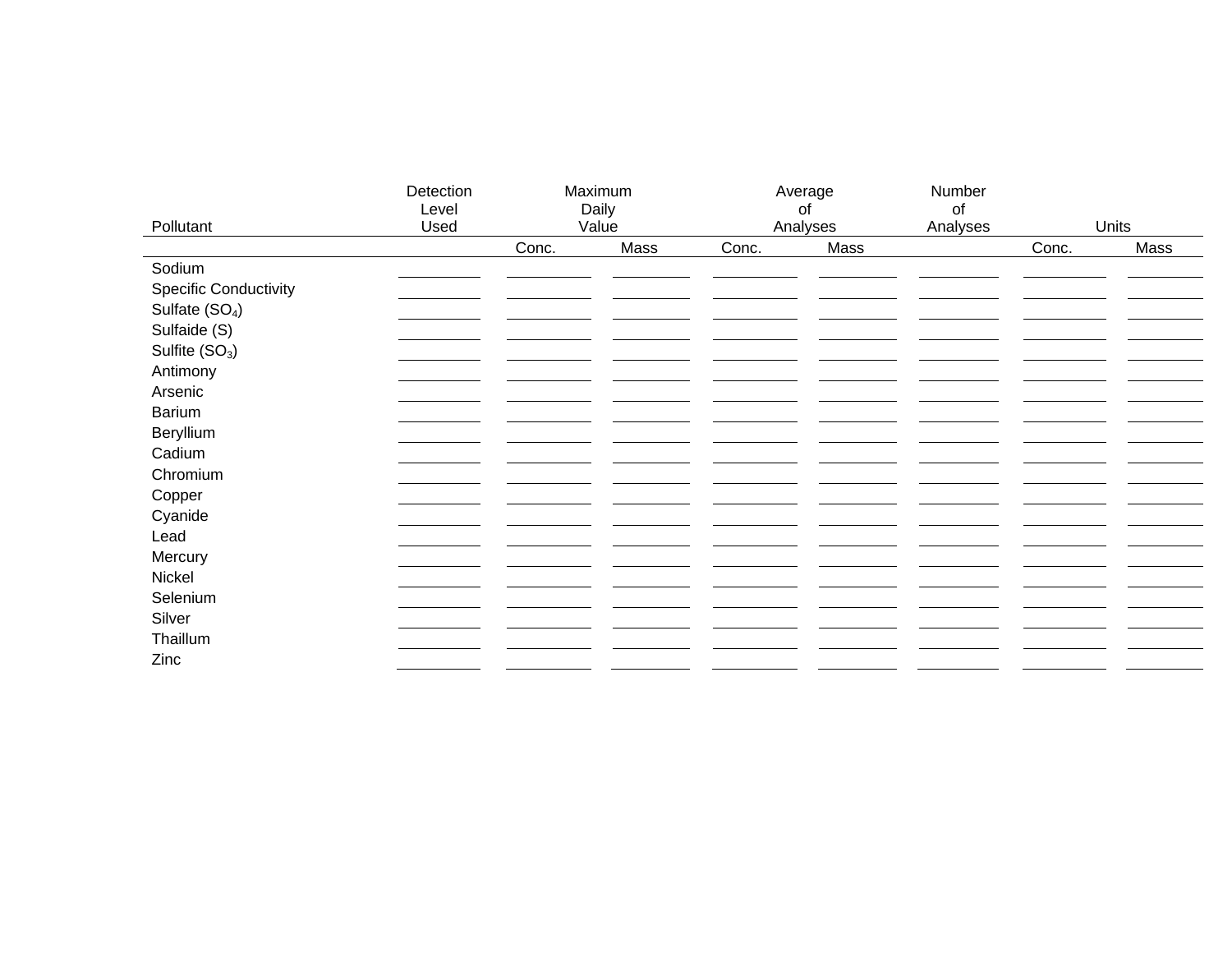SECTION G **-** TREATMENT

*1.* Is any form of wastewater treatment (see list below)practiced at this facility?

[ ] Yes

- [ ] No
- 2. Is any form of wastewater treatment (or changes to a existing wastewater treatment) planned for this facility within the next three years?
	- [ ] Yes, describe: \_\_\_\_\_\_\_\_\_\_\_\_\_\_\_\_\_\_\_\_\_\_\_\_\_\_\_\_\_\_\_\_\_\_\_\_\_\_\_\_\_\_\_\_\_\_\_\_ [ ] No
- 3. Treatment devices or processes used or proposed for treating wastewater or sludge (check as *many* as appropriate).
	- [ ] Air flotation
	- [ ] Centrifuge
	- [ ] Chemical precipitation
	- [ ] Chlorination
	- [ ] Cyclone
	- [ ] Filtration
	- [ ] Flow equalization
	- [ ] Grease or oil separation, type:  $\frac{1}{\sqrt{1-\frac{1}{2}}}\frac{1}{\sqrt{1-\frac{1}{2}}}\frac{1}{\sqrt{1-\frac{1}{2}}}\frac{1}{\sqrt{1-\frac{1}{2}}}\frac{1}{\sqrt{1-\frac{1}{2}}}\frac{1}{\sqrt{1-\frac{1}{2}}}\frac{1}{\sqrt{1-\frac{1}{2}}}\frac{1}{\sqrt{1-\frac{1}{2}}}\frac{1}{\sqrt{1-\frac{1}{2}}}\frac{1}{\sqrt{1-\frac{1}{2}}}\frac{1}{\sqrt{1-\frac{1}{2}}}\frac{1}{\sqrt{1$
	- [ ] Grease trap
	- [ ] Grinding filter
	- [ ] Grit removal
	- [ ] Ion exchange
	- [ ] Neutralization, pH correction
	- [ ] Ozonation
	- [ ] Reverse osmosis
	- [ ] Screen
	- [ ] Sedimentation
	- [ ] Septic tank
	- [ ] Solvent separation
	- [ ] Spill protection
	- [ ] Sump
	- [ ] Biological treatment, type: \_\_\_\_\_\_\_\_\_\_\_\_\_\_\_\_\_\_\_\_\_\_
	- [ ] Rainwater diversion or storage
	- [ ] Other chemical treatment, type: \_\_\_\_\_\_\_\_\_\_\_\_\_\_
	- [ ] Other physical treatment, type:  $\frac{1}{\sqrt{1-\frac{1}{2}}\sqrt{1-\frac{1}{2}}\sqrt{1-\frac{1}{2}}\sqrt{1-\frac{1}{2}}\sqrt{1-\frac{1}{2}}\sqrt{1-\frac{1}{2}}\sqrt{1-\frac{1}{2}}\sqrt{1-\frac{1}{2}}\sqrt{1-\frac{1}{2}}\sqrt{1-\frac{1}{2}}\sqrt{1-\frac{1}{2}}\sqrt{1-\frac{1}{2}}\sqrt{1-\frac{1}{2}}\sqrt{1-\frac{1}{2}}\sqrt{1-\frac{1}{2}}\sqrt{1-\frac{1}{2}}\sqrt{1$
	- $[$  ] Other, type:  $\frac{1}{\sqrt{2}}$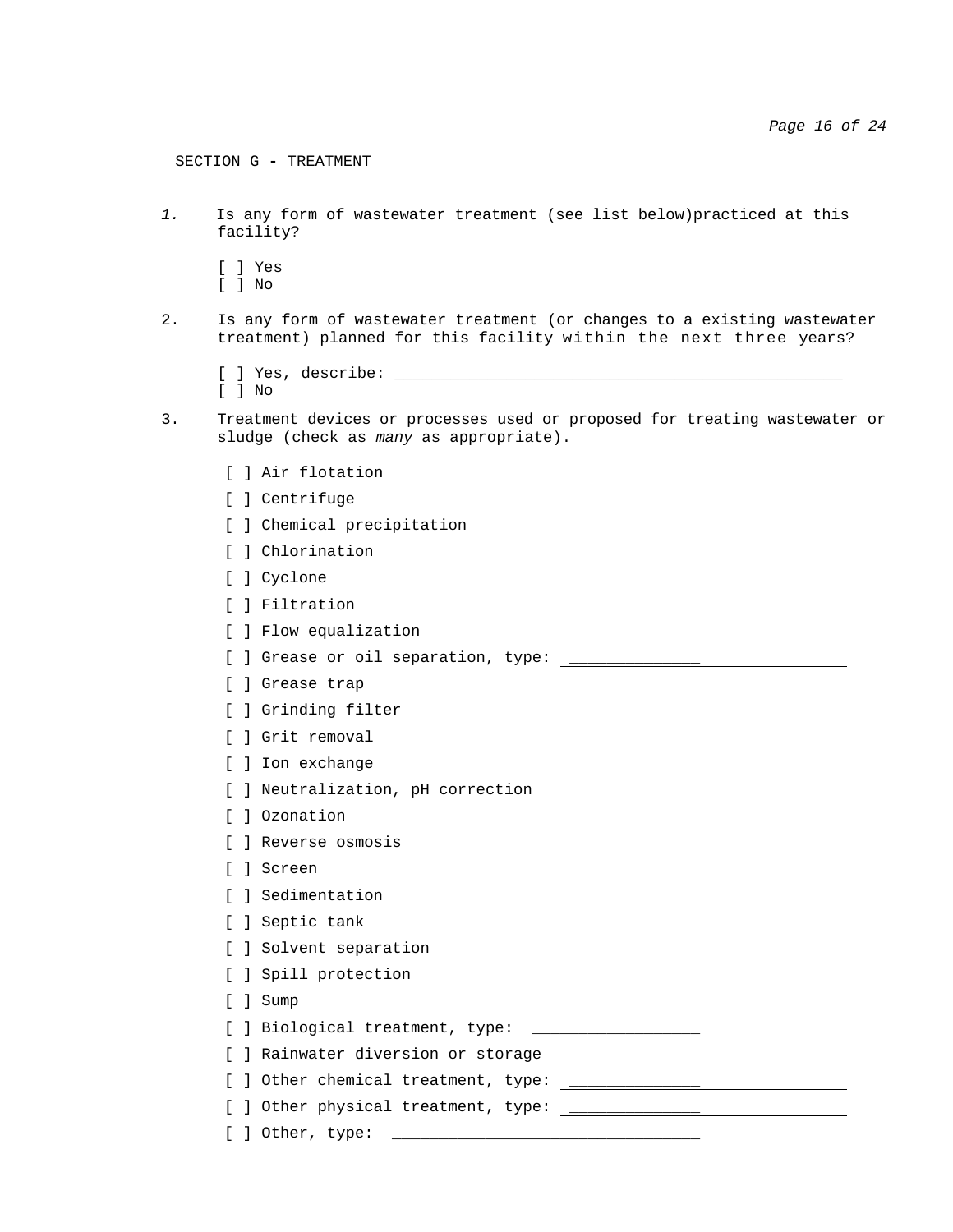4. Description

Describe the pollutant loadings, flow rates, design capacity, physical size, and operating procedures of each treatment facility checked above.

<u> 1980 - Johann Barbara, martin amerikan basar dan berasal dan berasal dalam basar dalam basar dalam basar dala</u>

- 5. Attach a process flow diagram for each existing treatment system. Include process equipment, by-products, by-product disposal method, waste and by-product volumes, and design and operating conditions.
- 6. Describe any changes in treatment or disposal methods planned or under construction for the wastewater discharge to the sanitary sewer. Please include estimated completion dates.

| 7. | Do you have a treatment operator? $[ \ \}$ Yes $[ \ )$ No<br>(if Yes.)<br>Name: |                 |  |
|----|---------------------------------------------------------------------------------|-----------------|--|
|    | Title:                                                                          |                 |  |
|    | Phone:<br>Full time:                                                            | (specify hours) |  |
|    | Part time:                                                                      | (specify hours) |  |

8. Do you have a manual on the correct operation of your treatment equipment?

[ ] Yes [ ] No

9. Do you have a written maintenance schedule -for your treatment equipment? [ ] Yes [ ] No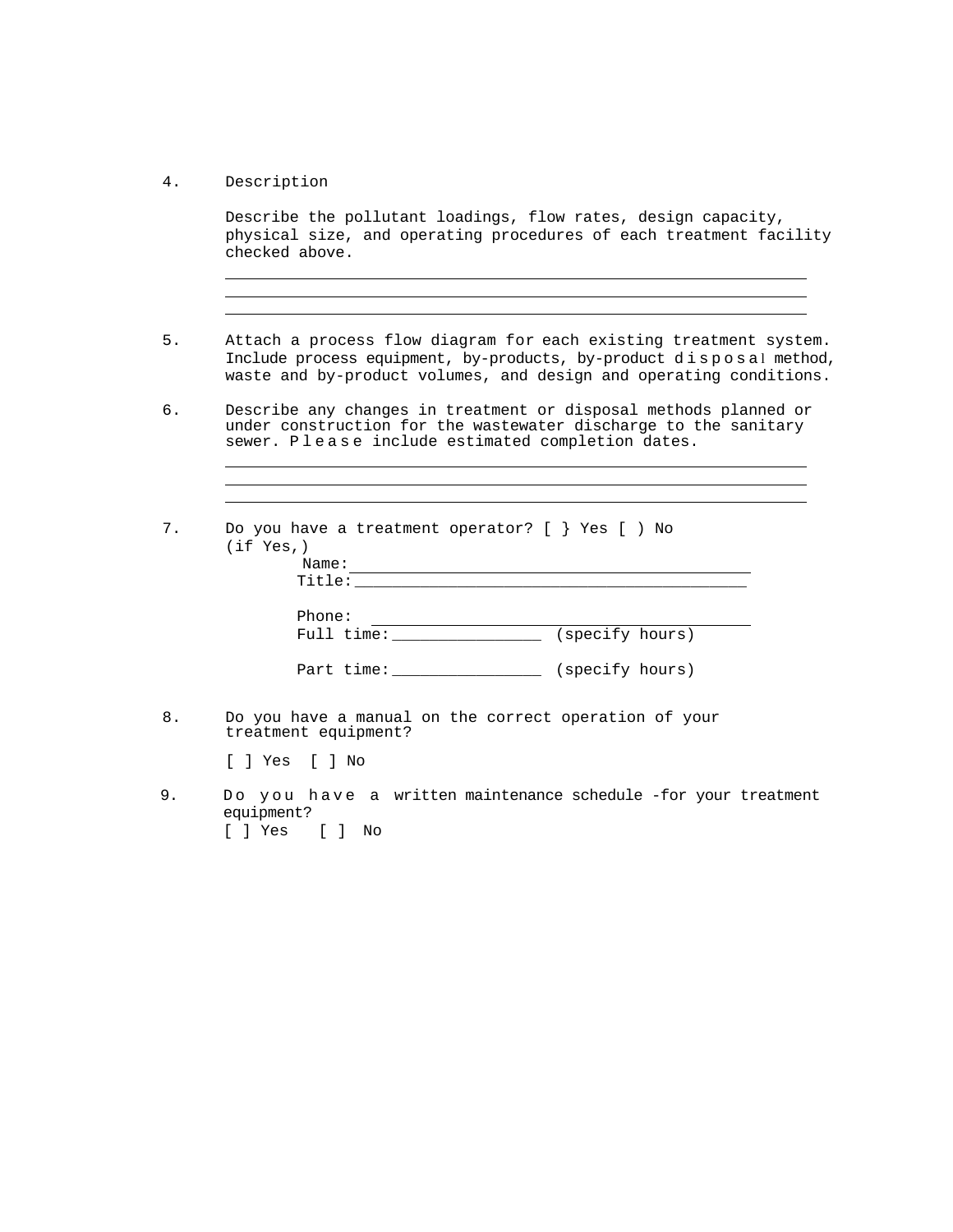Page 19 of 24 Page 18 of 24

SECTION H - FACILITY OPERATIONAL CHARACTERISTICS

| 1.                                      |                                  |                          | Shift Information                                                                                                                                                               |                                                |   |                                                                     |                                                |   |                                               |      |   |                                              |
|-----------------------------------------|----------------------------------|--------------------------|---------------------------------------------------------------------------------------------------------------------------------------------------------------------------------|------------------------------------------------|---|---------------------------------------------------------------------|------------------------------------------------|---|-----------------------------------------------|------|---|----------------------------------------------|
| Work Days<br>Shifts<br>per work<br>day: |                                  |                          | $\begin{bmatrix} 1 & 1 \end{bmatrix}$<br>Mon.                                                                                                                                   | $\begin{bmatrix} 1 & 1 \end{bmatrix}$<br>Tues. |   | $\begin{bmatrix} 1 & 1 \end{bmatrix}$<br>Wed.                       | $\begin{bmatrix} 1 & 1 \end{bmatrix}$<br>Thur. |   | $\begin{bmatrix} 1 & 1 \end{bmatrix}$<br>Fri. | Sat. |   | $\begin{bmatrix} 1 & 1 \end{bmatrix}$<br>Sun |
| Employees<br>per<br>shift               |                                  | 3rd                      |                                                                                                                                                                                 |                                                |   | <u>and the state of the state</u>                                   |                                                |   |                                               |      |   |                                              |
| Shift<br>start<br>and end<br>times:     |                                  | lst<br>3rd               |                                                                                                                                                                                 |                                                |   | $\frac{1}{2}$ and $\frac{1}{2}$ and $\frac{1}{2}$ and $\frac{1}{2}$ |                                                |   |                                               |      |   |                                              |
| 2.                                      |                                  |                          | Indicate whether the business activity is:<br>[ ] Continuous through the year, or<br>[ ] Seasonal - Circle the months of the year during which the<br>business activity occurs: |                                                |   |                                                                     |                                                |   |                                               |      |   |                                              |
|                                         | J                                | $F$ and $F$<br>COMMENTS: | M                                                                                                                                                                               | $\mathbf{A}$                                   | M |                                                                     | J J A S O                                      |   |                                               | N    | D |                                              |
| 3.                                      |                                  |                          | Indicate whether the facility discharge is:                                                                                                                                     |                                                |   |                                                                     |                                                |   |                                               |      |   |                                              |
|                                         | $\begin{array}{ccc} \end{array}$ |                          | [ ] Continuous through the year, or<br>Seasonal - Circle the months of the year during which the<br>business activity occurs:                                                   |                                                |   |                                                                     |                                                |   |                                               |      |   |                                              |
|                                         | J                                | F                        | М                                                                                                                                                                               | $\mathbf{A}$                                   | M | $J$ and $J$                                                         | J A                                            | S | $\circ$                                       | N    | D |                                              |
|                                         |                                  | COMMENTS:                |                                                                                                                                                                                 |                                                |   |                                                                     |                                                |   |                                               |      |   |                                              |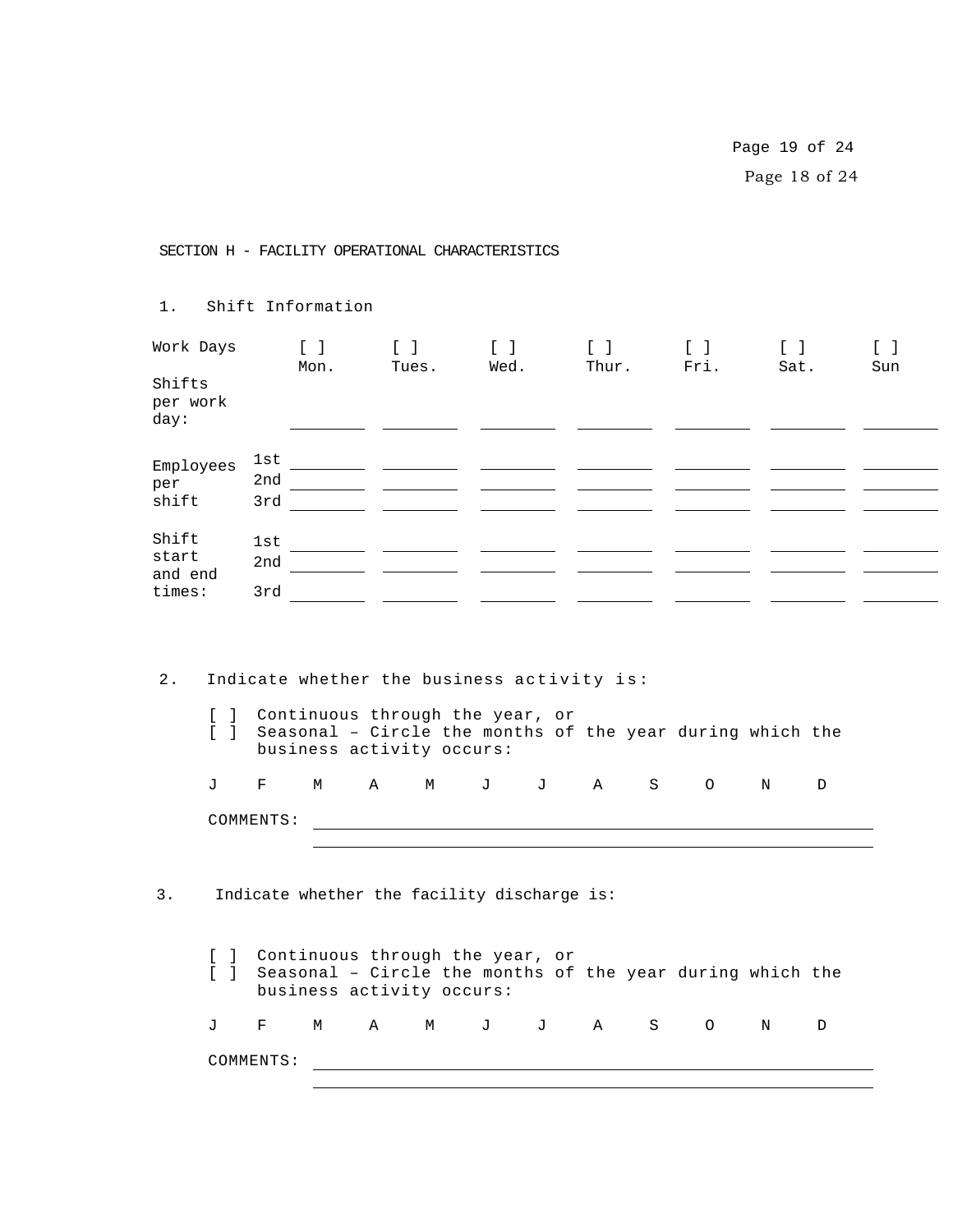- 4. Does operation shut down for vacation, maintenance, or other reasons?
	- [ ] Yes, indicate reasons and period when shutdown occurs:

[ ] No

i<br>S 

List types and amounts (mass or volume per day) of raw materials used or planned for use (attach list if needed):

<u> 1989 - Johann Stoff, deutscher Stoff, der Stoff, der Stoff, der Stoff, der Stoff, der Stoff, der Stoff, der S</u> 

| 6. List types and quantity of chemicals used or planned for use<br>(attach list if needed). Include copies of Manufacturer's<br>Safety Data Sheets (if available) for all chemicals<br>identified: |          |
|----------------------------------------------------------------------------------------------------------------------------------------------------------------------------------------------------|----------|
| Chemical                                                                                                                                                                                           | Ouantity |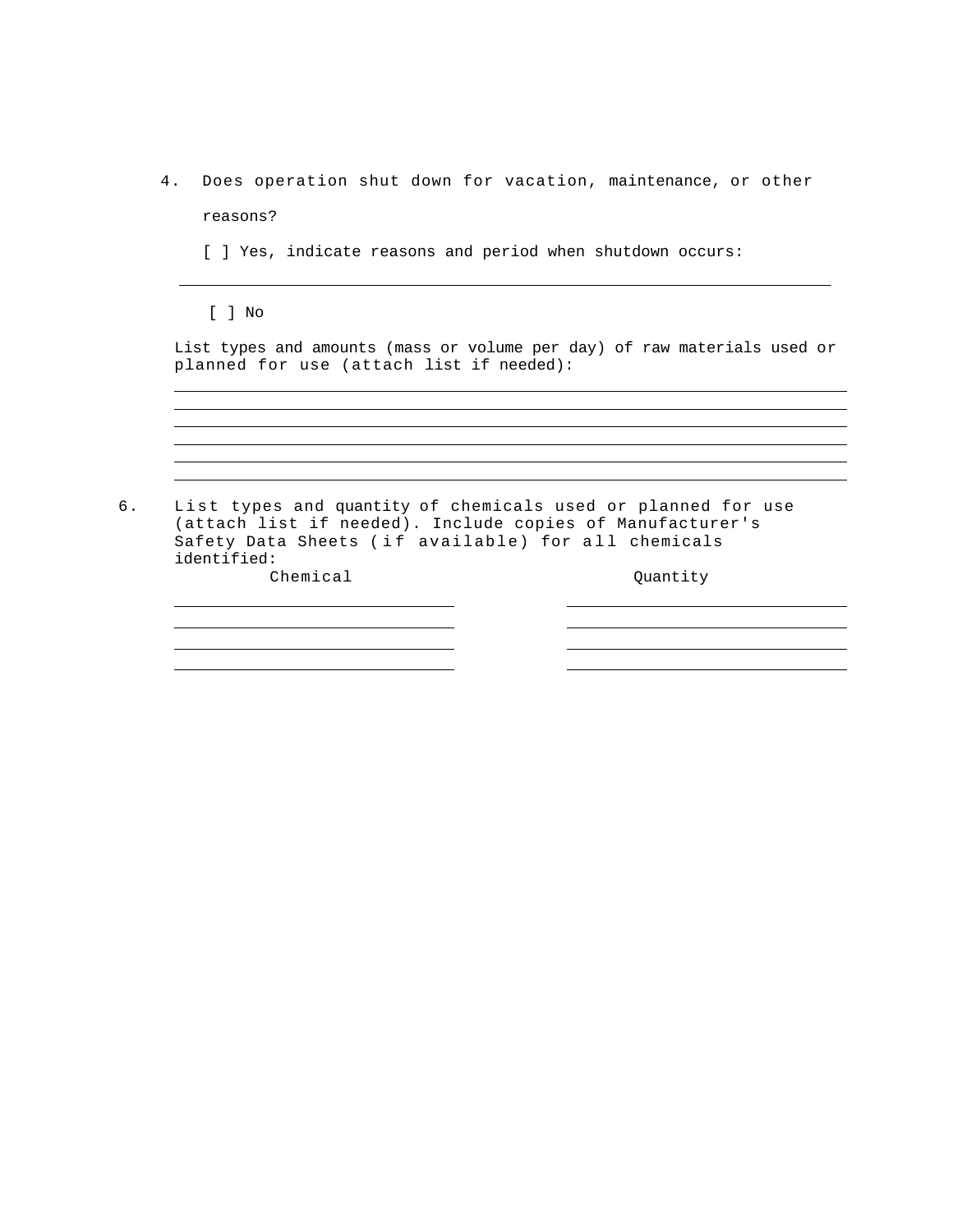Page 21 of 24 Page 20 of 24

Building Layout - Draw to scale the location of each building on the premises. Show map orientation and location of all water meters, storm drains, numbered unit processes (from schematic flow diagram), public sewers, and each facility sewer line connected to the public sewers. Number each sewer and show existing and proposed sampling locations. This drawing must be certified by a State Registered Professional Engineer. 7.

A blueprint or drawing of the facilities showing the above items may be attached in lieu of submitting a drawing on this sheet.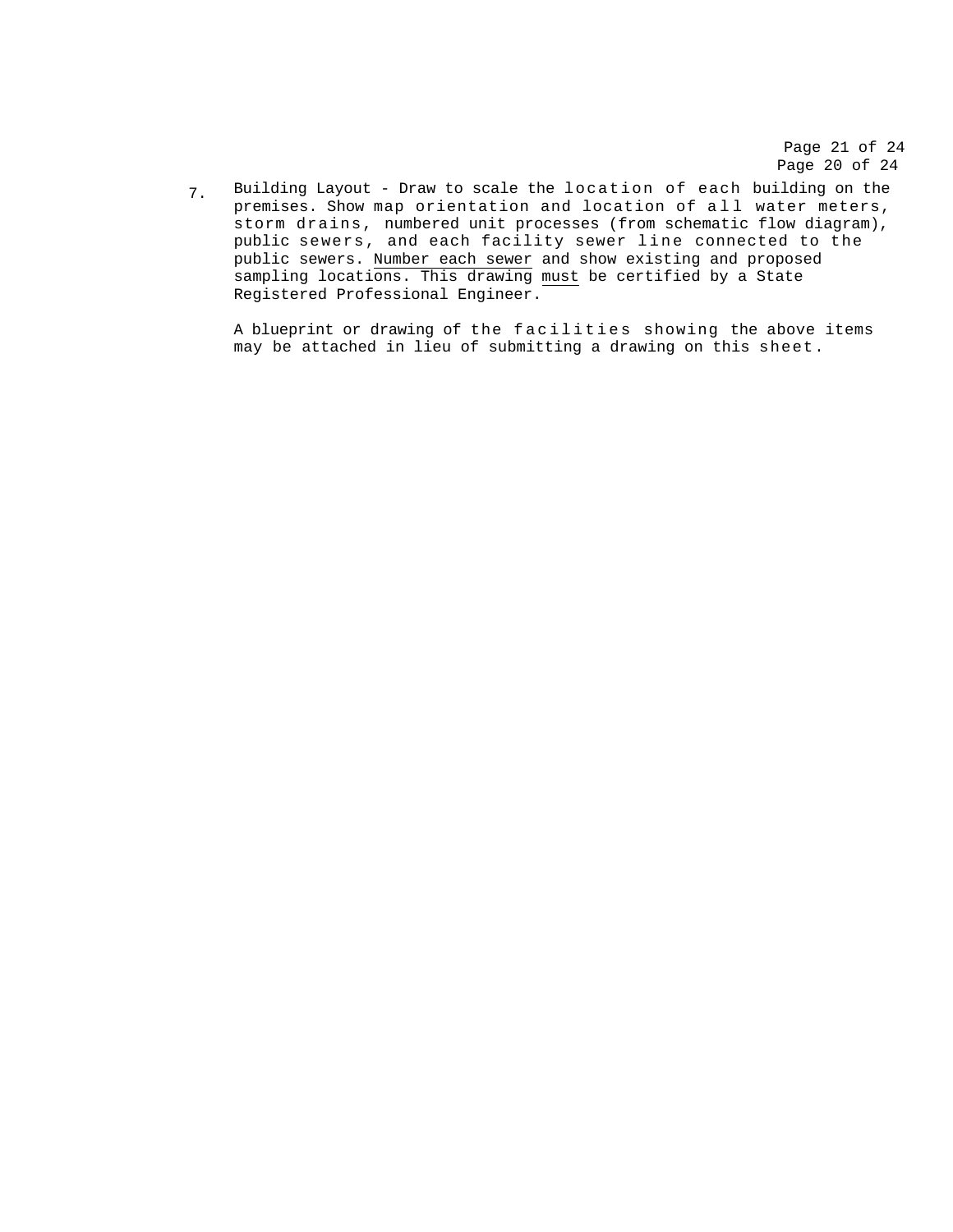#### SECTION I - SPILL PREVENTION

1. Do you have chemical storage containers, bins, or ponds at your facility? [ ] Yes [ ] No

If yes, please give a description of their location, contents, size, type, and. frequency and method of cleaning. Also indicate in a diagram or comment on the proximity of these containers to a sewer or storm drain. Indicate if buried metal containers have cathodic protection.

- 2. Do you have floor drains in your manufacturing or chemical storage area(s)? [ ] Yes [ ] No If yes; Where do they discharge to?
- 3. If you have chemical storage containers, bins, or ponds in manufacturing area, could an accidental spill lead to a discharge to: (check all that apply).
	- [ ] an onsite disposal system
	- [ ] public sanitary sewer system (e.g. through a floor drain)
	- [ ] storm drain
	- [ ] to ground
	- [ ] other, specify:<br>[ ] not applicable,
	- [ ] not applicable, no possible discharge to any of the above routes
- 4. Do you have an accidental spill prevention plan (ASPP) to prevent spills of chemicals or slug discharges from entering the Control Authority's collection systems?
	- [ ] Yes [Please enclose a copy with the application]
	- [ ] No
	- [ ] N/A; Not applicable since there are no floor drains and/or the facility discharge(s) only domestic wastes.
- 5. Please describe below any previous spill events and remedial measures taken to prevent their reoccurrence,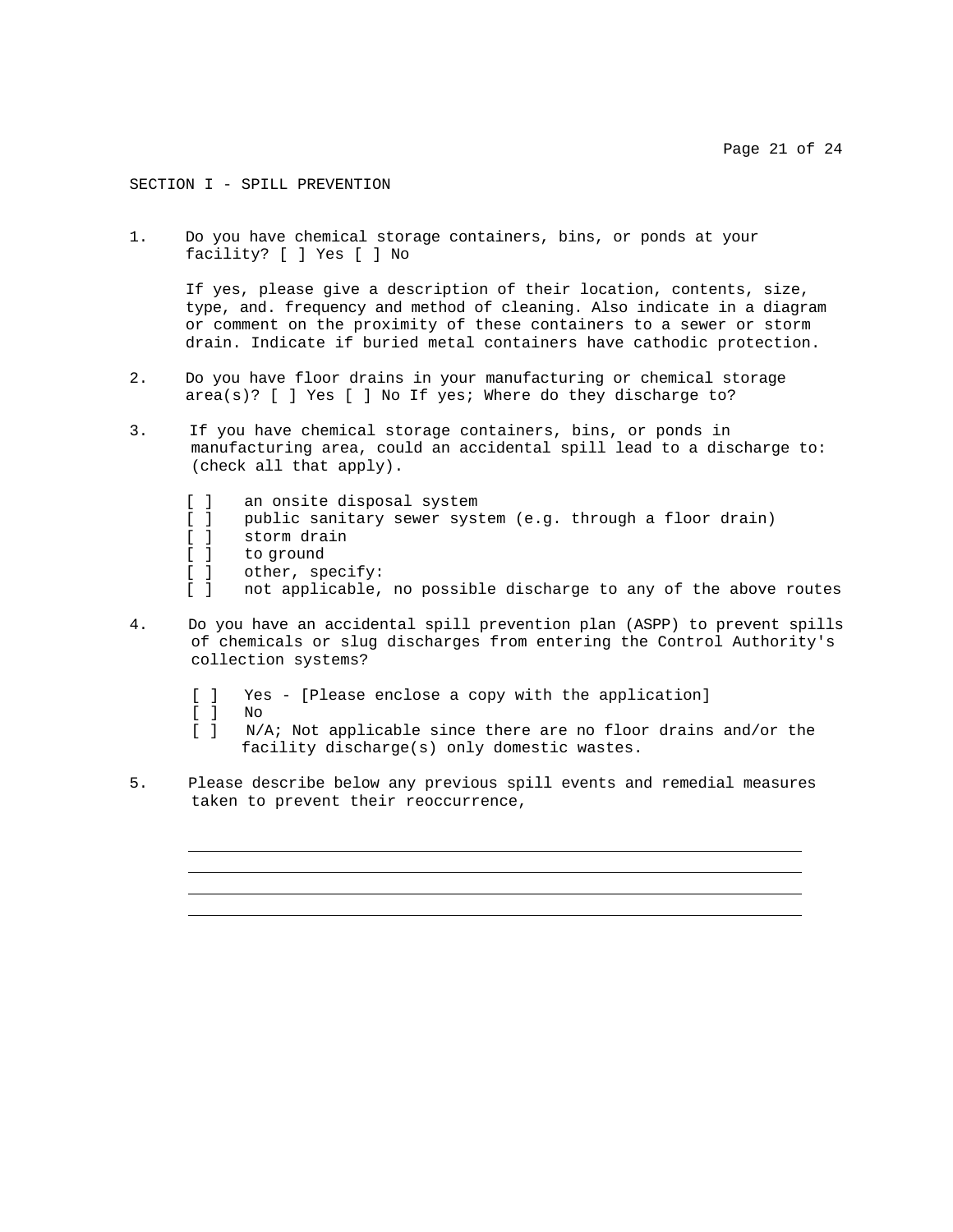SECTION J - NON-DISCHARGED WASTES

- 1. Are any waste liquids or sludges generated and not disposed of in the sanitary sewer system?
	- [ ] Yes, please describe below
	- [ ] No, skip the remainder of Section J.

| Waste Generated | Quantity (per near) | Disposal Method |
|-----------------|---------------------|-----------------|
|                 |                     |                 |
|                 |                     |                 |
|                 |                     |                 |
|                 |                     |                 |

- 2 Indicate which wastes identified above are disposed of at an off-site treatment facility and which are disposed of on-site.
- 3. If any of your wastes are sent to an off-site centralized waste treatment facility, identify the waste and the facility.
- 4. If an outside firm removes any of the above checked wastes, state the name(s) and address(es) of all waste haulers:

| a. |                                                                         | b.                          |
|----|-------------------------------------------------------------------------|-----------------------------|
|    | Permit No.<br>$(if applied)$ :                                          | Permit No.<br>(if applied): |
|    | Have you been issued and Federal, State or local environmental permits? |                             |
| Γl | Yes                                                                     |                             |
|    | [ ] No                                                                  |                             |
|    | If yes, please list the permit $(s)$ : __                               |                             |

\_\_\_\_\_\_\_\_\_\_\_\_\_\_\_\_\_\_\_\_\_\_\_\_\_\_\_\_\_\_\_\_\_\_\_\_\_\_\_\_\_\_\_\_\_\_\_\_\_\_\_\_\_\_\_\_\_\_\_\_\_\_\_\_\_\_\_\_\_\_\_\_\_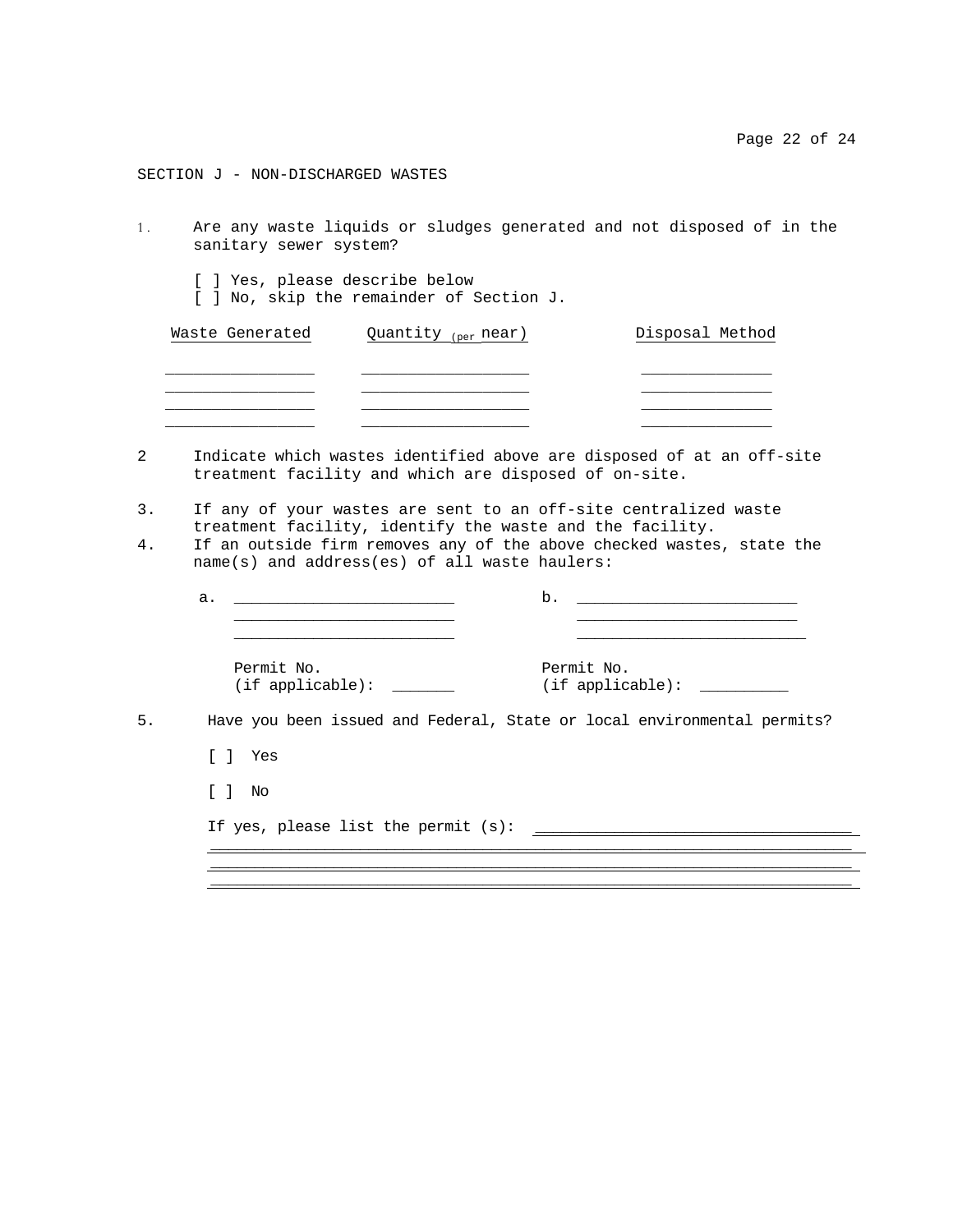SECTION K - AUTHORIZED SIGNATURES Compliance certification:

1. Are all applicable Federal, State, or local pretreatment standards and requirements being met on a consistent basis?

Yes [ ] No [ ] Not yet discharging [ ]

- 2. If No:
	- a. What additional operations and maintenance procedures are being considered to bring the facility into compliance? Also, list additional treatment technology or practice being considered in order to bring the facility into compliance.
	- b. Provide a schedule for bringing the facility into compliance. Specify major events planned along with reasonable completion dates. Note that if the Control Authority issues a permit to the applicant, it may establish a schedule for compliance different from the one submitted by the facility.

| Milestone Activity | Completion Date |
|--------------------|-----------------|
|                    |                 |
|                    |                 |
|                    |                 |
|                    |                 |
|                    |                 |
|                    |                 |
|                    |                 |
|                    |                 |
|                    |                 |
|                    |                 |
|                    |                 |
|                    |                 |
|                    |                 |
|                    |                 |
|                    |                 |